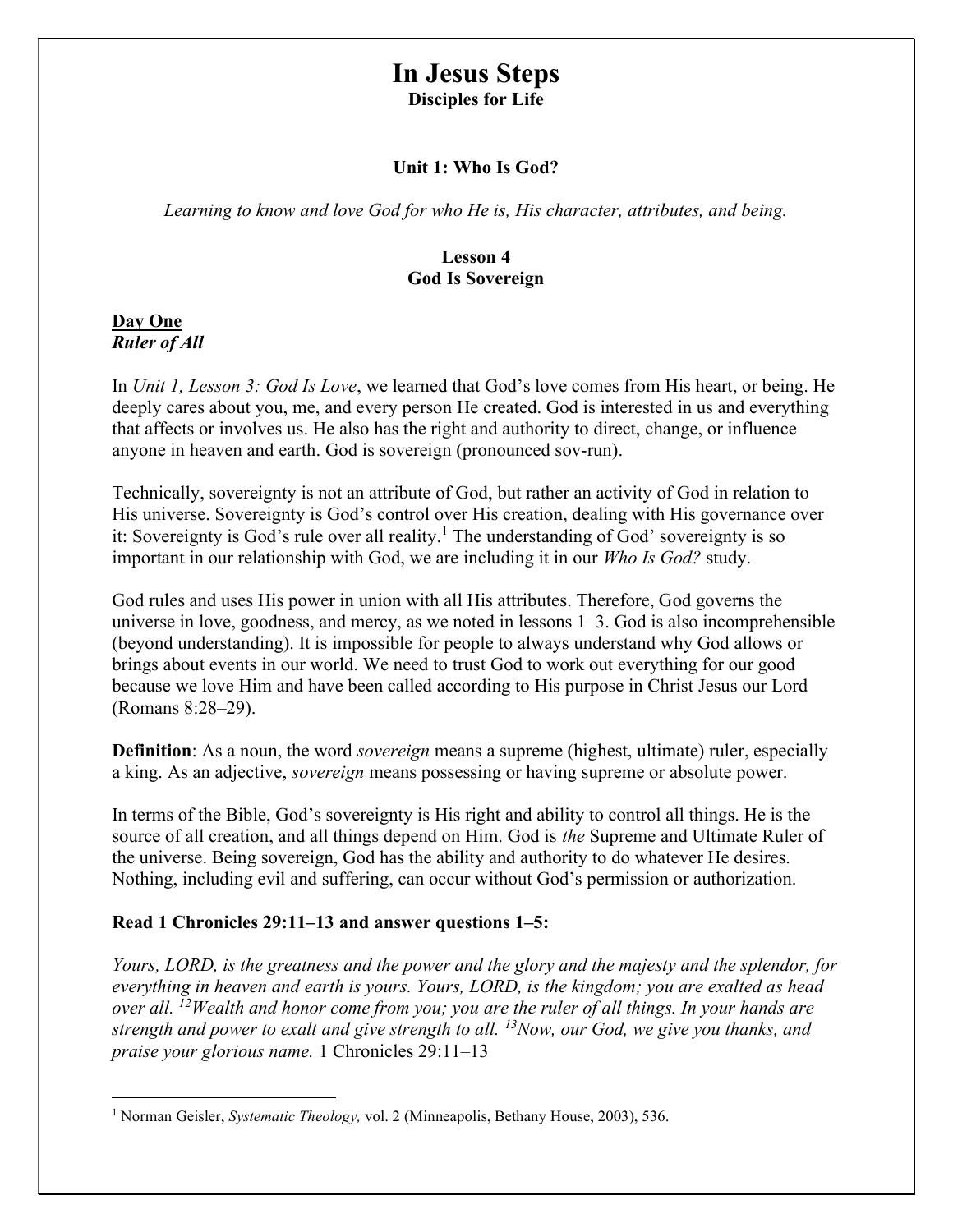1. Is there anything in heaven and earth that does not belong to God (v.11a)? Yes No (Underline One)

2. Who is exalted (praised, honored, glorified) as head over all (v.11b)?

3. Who is the ruler of all things (v.12a)?

4. Who has the power to exalt (raise in rank, power or character) and give strength (v.12b)?

#### Action Step

5. Give God thanks and praise (admire, honor) for His glorious name (v. 13). Write your praise:

Accountability: Be prepared to share your Action Step #5 with your team at your next meeting.

God is all–powerful (omnipotent). No one has more power than God. There is no one in the physical or spiritual world outside of His control or influence. God is invincible and unconquerable. He is unstoppable and unbeatable. Power is another of God's attributes and one that enables Him to put into effect anything He ordains or commands.

Nothing is impossible with God (Matthew 19:26). He has unlimited power. God can do whatever He pleases. However, He will not act against His character. For example, God cannot lie (Numbers 23:19; Titus 1:2).

Definitions: Universe defines all of space and everything in it, including stars, planets, and galaxies. A galaxy is a system of millions or (in some galaxies) billions of stars held together by gravity. The earth's galaxy is known as the Milky Way, and the planets in our system rotate around the sun—itself a medium-size star among the hundreds of millions of stars in the Milky Way. The Bible phrase "the heavens and the earth" is the same as referring to the entire creation or universe.

6. Read Jeremiah 32:17. How much power do you think it took to make the universe?

"Ah, Sovereign LORD, you have made the heavens and the earth by your great power and outstretched arm. Nothing is too hard for you." Jeremiah 32:17

7. Read Job 23:13. No one can resist or defeat God. He does whatever He

"But he stands alone, and who can oppose him? He does whatever he pleases." Job 23:13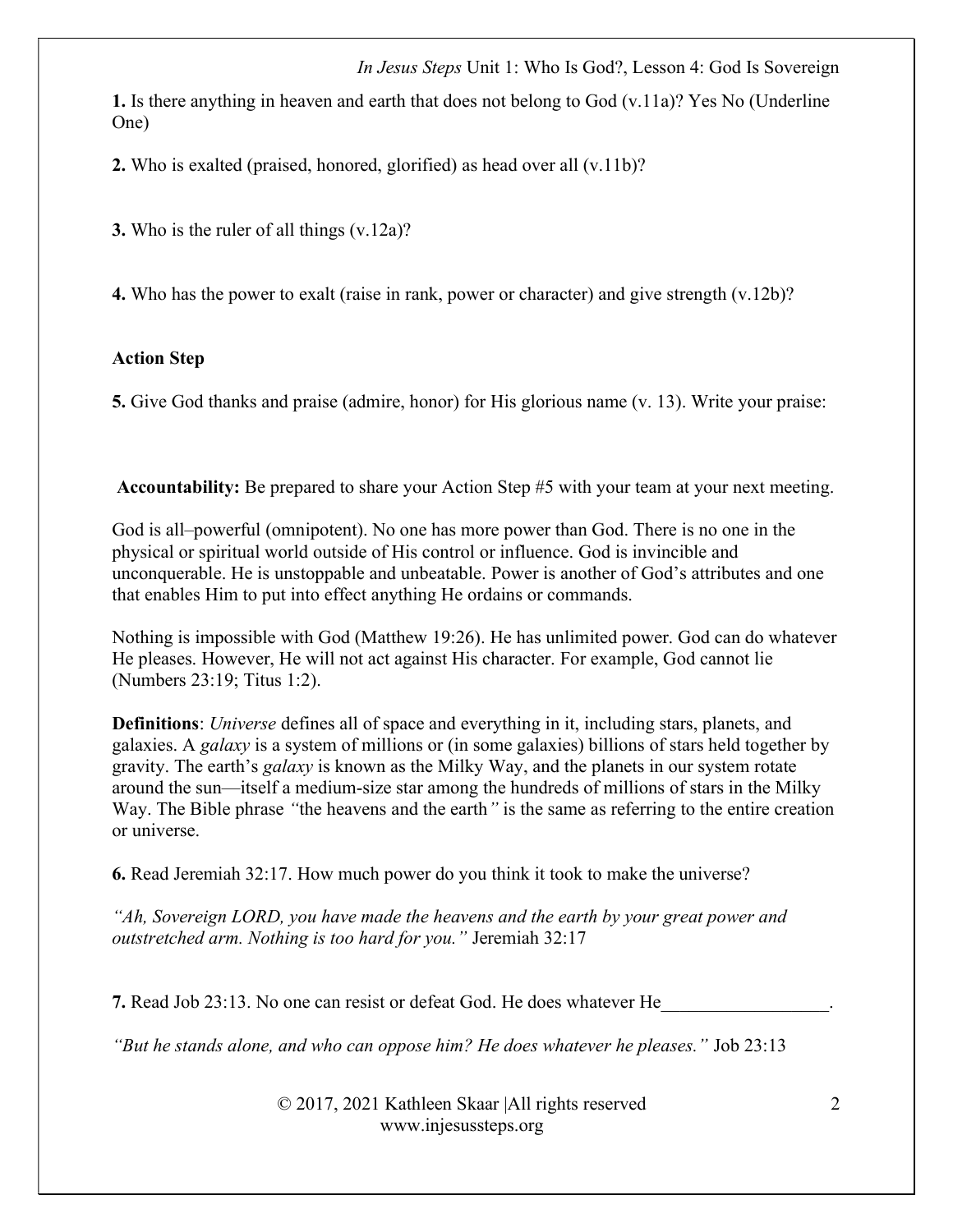8. Read Isaiah 14:27. No one can stop God and His plans. When He decides to do something, no

one can turn it each contact the contact of the contact of the contact of the contact of the contact of the contact of the contact of the contact of the contact of the contact of the contact of the contact of the contact o

"For the LORD Almighty has purposed, and who can thwart him? His hand is stretched out, and who can turn it back?" Isaiah 14:27 (Thwart means to stop or prevent.)

Joseph (Genesis 37–50) was the first son born to Jacob and Rachel. However, Jacob had ten older sons by other women. Jacob loved Rachel more than his other wife, Leah, but Rachel was barren (unable to conceive). So Rachel gave permission to her attendant, Bilhah, to bear children on her behalf. Later God opened Rachel's womb for the births of Joseph and Benjamin, Jacob's final two sons.

Jacob loved Joseph more than his older sons and did not hide his favoritism and affection, even giving him a multicolored robe that made his brothers jealous (Genesis 37:3–4). God gave Joseph a dream that indicated he would be ruling over his brothers one day. When Joseph told his brothers about the dream, their jealousy finally exploded. While they were in the fields tending the flocks, they decided to kill him.

Judah, one of the brothers, convinced the others not to kill Joseph. Instead, he suggested they sell him to the people (Ishmaelites) passing by. After the caravan (group) left with 17-year-old Joseph as their slave, the brothers slaughtered a goat. They took Joseph's richly ornamented robe that his father had given him and dipped it into the blood. When they reached home that evening, they gave it to their father. Jacob immediately thought a ferocious animal had killed Joseph and mourned for his son many days.

9. Did God allow Joseph to be rejected and abused by his brothers? Yes No (Underline One)

10. Have you ever been rejected and abused by family? Yes No (Underline One)

God did not intervene or step in right away. He allowed the brothers' evil act to stand. Joseph was cast off by family members who were supposed to love him and look out for him. But God had not abandoned Joseph; He was with him.

11. Read Psalm 27:10. Who receives you and holds you close, even if others including your mother and father, leave or desert you?

Though my father and mother forsake me, the LORD will receive me. Psalm 27:10 (The Hebrew word translated receive also means to gather, take up, accept, or hold close.)

When Joseph reached Egypt, he was sold to Potiphar, the captain of the guard. The LORD God was with Joseph and gave him success in everything he did. Potiphar saw this and put him in charge of his household and everything he owned.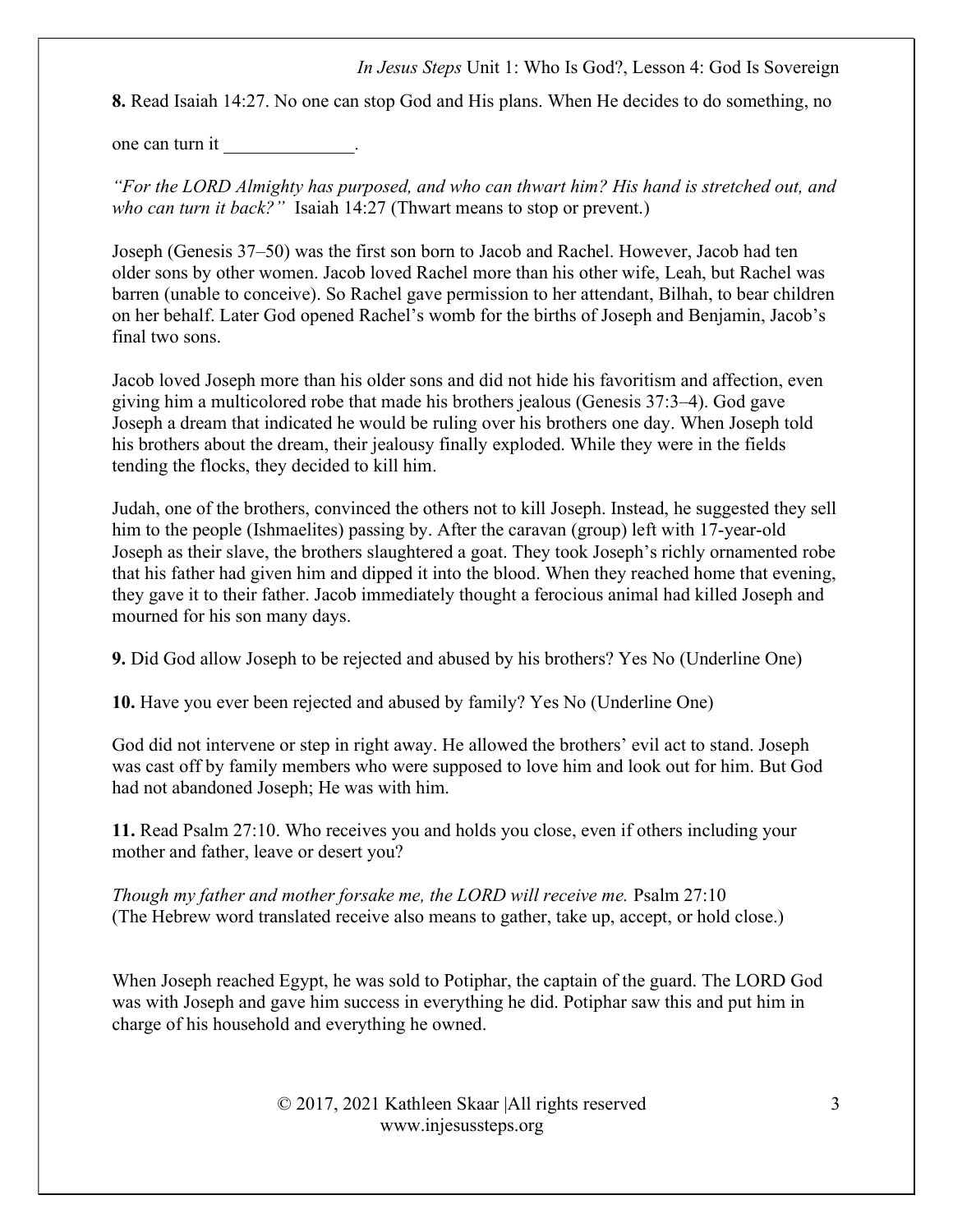Potiphar's wife noticed Joseph because he was well-built and handsome. When her husband was not around, she tried to get Joseph into her bed. Joseph refused, saying, "How could I do such a wicked thing and sin against God?" (Genesis 39:9)

The woman did not like being rejected, so she lied. She told her husband that Joseph tried to sleep with her. Potiphar burned with anger and put him in prison. Joseph was confined with the king's prisoners.

Again, the Lord was with Joseph and showed him kindness. God granted him favor with the prison warden, who put him in charge of the other prisoners. The Lord continued to give Joseph success in whatever he did.

12. Share a time when God gave you success or granted you favor?

Accountability: Be prepared to share #12 with your team at your next meeting.

God could have shown Joseph favor earlier. God could have moved or stirred the brothers' hearts so they would not have sold him into slavery. He could have also opened Potiphar's heart to see the evil in his own wife. Or God could have blinded Potiphar's wife to her desires for Joseph.

Similarly, God could have moved in your life in a thousand or more different ways. But God had a plan for Joseph, and He has a plan for you. The means by which God works out His governance or controls everything is His providence. He is faithfully guiding everything He has made toward His purposes.

Joseph was rejected, falsely accused, and forgotten. Yet this man who lived 1,500 years before Christ stayed true to his faith, trusting himself to a caring and mighty God. The Lord was working in Joseph's individual life for the purpose of saving many lives, as we shall see. God had not rejected, accused, forgotten, or abandoned Joseph.

Note: God's sovereignty does not mean that humans have no part or responsibility for their actions. The Bible is clear that God has given us a free will. We are answerable and accountable to God for our choices. We will look deeper into this subject later.

## Action Step

## 13. Memorize Psalm 33:11:

But the plans of the LORD stand firm forever, the purposes of his heart through all generations.

Accountability: Be prepared to share your memory verse #13 with your team.

—End Day One—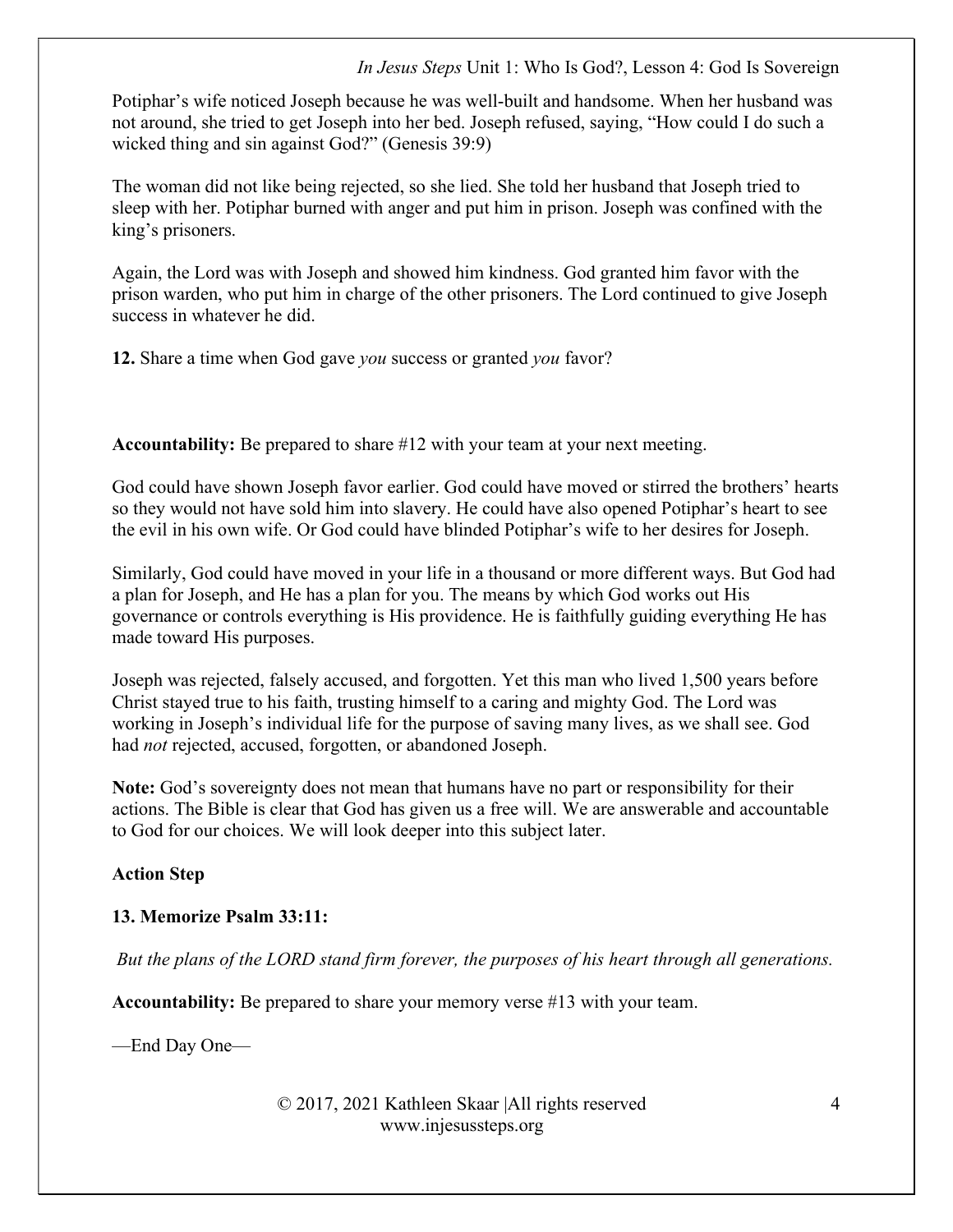## Day Two The God Who Wants to be Known

Twelve years had passed since Joseph's brothers had sold him into slavery. While he oversaw the prisoners, he met two of the king's officials. They had offended the king of Egypt (Pharaoh) and were put into prison. They each had unusual dreams while held captive and did not know what they meant. God gave Joseph the explanation of the dreams, and he shared it with the two men. Just as Joseph had said, one of the men was hanged and the other restored.

Joseph told the restored official that he did not deserve to be in prison. He asked the man to take his case to the king. But when he returned to the palace, the king's worker forgot Joseph.

Two years later Pharaoh had a disturbing dream, and no one could explain it. Joseph was now thirty years old. The restored official remembered Joseph and told the king about his ability to interpret (explain the meaning of) dreams. So Joseph was called into the presence of the king of Egypt.

God's sovereign plan was about to unfold. It was now 14 years since Joseph had been sold into slavery and then imprisoned. He had not done anything wrong, but he suffered through unfavorable circumstances.

When God's plan is not revealed right away, we get impatient. Unlike Joseph, we can grumble, complain, and accuse God of being unfair. We need to remember: God is patient and not limited to human timing (Psalm 90:4; 2 Peter 3:8).

14. Do you think being upset with circumstances in your life is the same as being upset with God? Yes No Maybe (Underline One) Explain your answer:

Accountability: Be prepared to share your answer #14 with your team at your next meeting.

Joseph entered Pharaoh's presence humbly with one goal. He wanted to make sure God got the glory. He told Pharaoh that only the Lord could give the meaning of the dream. Joseph did not want to take credit in any way.

God wants to be known by the people He created. He desires to be known by individuals and by nations. In this case, God revealed Himself through the favor or blessing He gave to Joseph. He gave Joseph the gift of dream interpretation.

When Joseph stood before Pharaoh, the leader of Egypt described his dream about seven fat cows and seven skinny cows. The seven skinny cows ate up the fat ones. What did this strange, disturbing dream mean?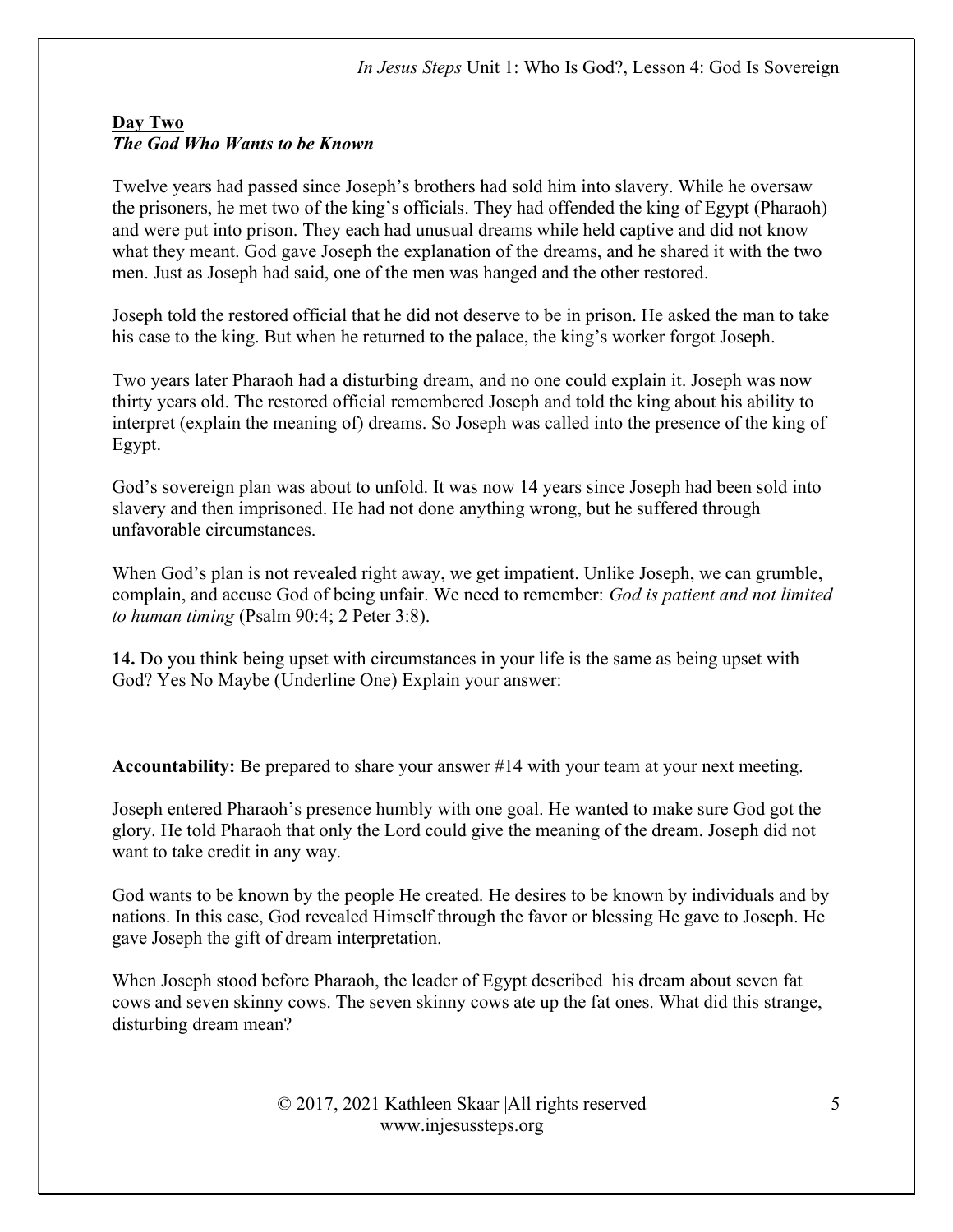God revealed to Joseph that Egypt would have seven years of great abundance and seven years of famine (shortage of food). Joseph went on to say, "The matter has been firmly decided by God, and God will do it soon." Genesis 41:32b

15. Name three ways the sovereign hand of God was at work in Joseph's life from ages 17–31:

God had not only given Joseph the meaning of Pharaoh's dream, but He also gave him wisdom. Joseph told the king to collect and store up food during the seven good years of harvest. In this way, the nation could use the stored food during the seven years of famine.

The plan seemed good to the king, so he put Joseph in charge of the whole land of Egypt. All the people were to submit to Joseph's orders. Only Pharaoh would be greater than Joseph.

When the seven years of famine happened, Egypt was the only country with food. The countries came to Egypt to buy grain from Joseph. When Joseph's father learned there was grain in Egypt, He sent ten of his sons to buy food.

The brothers bowed down to Joseph with their faces to the ground. They did not recognize Joseph. He was dressed in Egyptian clothes, spoke the native language, and had an Egyptian name. However, Joseph recognized them.

Joseph wanted to see if his brothers' hearts had changed, so he did not reveal himself right away. He tested them in several ways before he made himself known. God also tests our hearts and although He is present, we may not always be aware of it (Psalm 11:5, 13:1, 26:2; James 1:3).

God wants to be known in the right way. He desires to be known in truth and not through someone's imagination. Today, the only way to truly know God is through Christ Jesus, His Son.

Like Joseph's brothers, Jesus' brothers did not believe in Him (John 7:5). He was also rejected by His neighbors (Luke 4:16, 28–29). Like Joseph, Jesus suffered because of other people's sin. Like Joseph, Jesus suffered without complaining or blaming God. Both remained faithful pointing others to the Lord. Notice also that both were in the sovereign plan and providence of Almighty God.

Of course, there are major differences between Jesus and Joseph. Jesus is the Son of God, fully human and fully divine. Joseph was simply human. Jesus is sinless and Joseph was not. Jesus gives eternal life and Joseph only gave out grain during a famine to preserve physical life.

#### Read Isaiah 53:10–11 and answer questions 16–18:

Yet it was the LORD's will to crush him and cause him to suffer, and though the LORD makes his life an offering for sin, he will see his offspring and prolong his days, and the will of the LORD will prosper in his hand.  $^{11}$ After he has suffered, he will see the light of life and be satisfied; by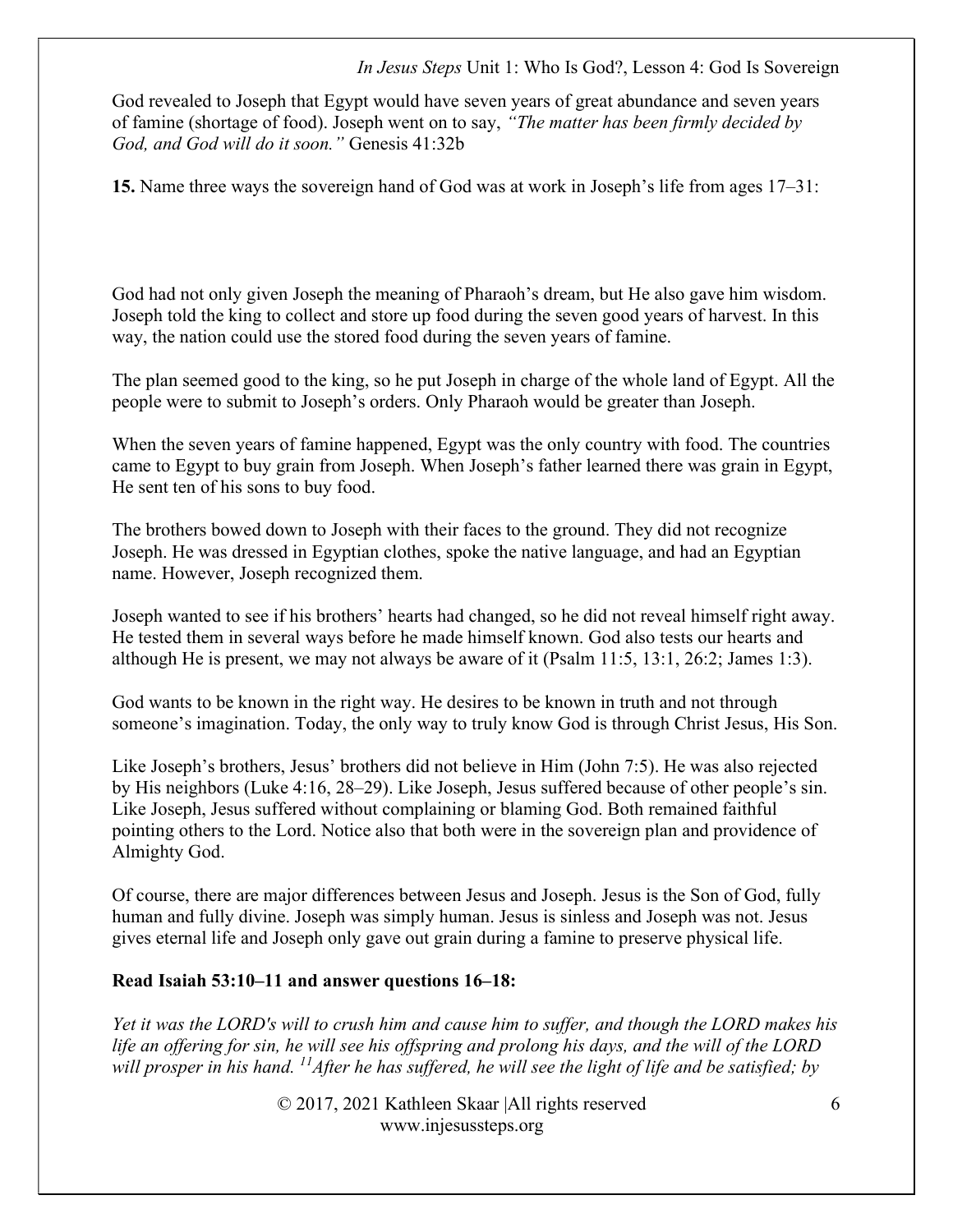his knowledge my righteous servant will justify many, and he will bear their iniquities (sins). Isaiah 53:10–11 (parentheses added) Note: This is a prophecy about Jesus. Prophecy is the oral or written message from God through a prophet.

16. Was it the LORD's sovereign plan and will for Jesus to suffer (v. 10a)? Yes No (Underline One)

17. The LORD makes Jesus' life an offering for  $($ v. 10b).

18. What is the result of God's plan in Jesus' suffering (v. 11b)?

God made Himself known through Jesus' sacrifice on the cross for our sins. Jesus suffered so we may have everlasting life. Joseph suffered so the people of his time could continue in their earthly life without starving to death. God was also using Joseph to save the Hebrews, His chosen people; they were in danger of starving like everyone else at the time of the famine.

Jacob, Joseph's father, was the grandson of Abraham. God promised Abraham that He would make him into a great nation (Genesis 12:2–3). God told Abraham that *all peoples on earth will* be blessed through him. All people are blessed through knowing God through Christ Jesus. Our Savior was born into a Jewish (Hebrew) family, Abraham's descendants (offspring, children).

We become spiritual children of Abraham and heirs to the promise when we trust Jesus as Lord and Savior (Galatians 3:6–9). This was and is the plan of our Supreme Ruler. Our Sovereign chose the Hebrew (Israelites, Jewish) people to make Himself known. Now, God chooses believers, whether they are Jews or Gentiles (non-Jewish), to make His name known.

19. How are you sharing or telling others about Jesus?

Accountability: Be prepared to share your answer #19 with your team at your next meeting.

We are a blessing to individuals and nations by sharing the truth about Jesus. We share about Jesus in love because everything we do must be in love. It is the second great commandment, exceeded only by God's command to "Love the Lord your God with all your heart and with all your soul and with all your mind" (Matthew 22:36–40). Jesus died on the cross for our sins because of love: His love for His heavenly Father and His love for us.

Our sins were given to Jesus on the cross and in return, His righteousness was given to us. He rose from the dead and lives to intercede for believers (Hebrews 7:25). Interceding for us means that Jesus is actively pleading our case before God. Satan accuses us, but Jesus defends us. In fact, Jesus is the only one who can mediate (go between, intervene, arbitrate) on our behalf (1 Timothy 2:5).

#### Read Genesis 50:18–20 and answer questions 20–22: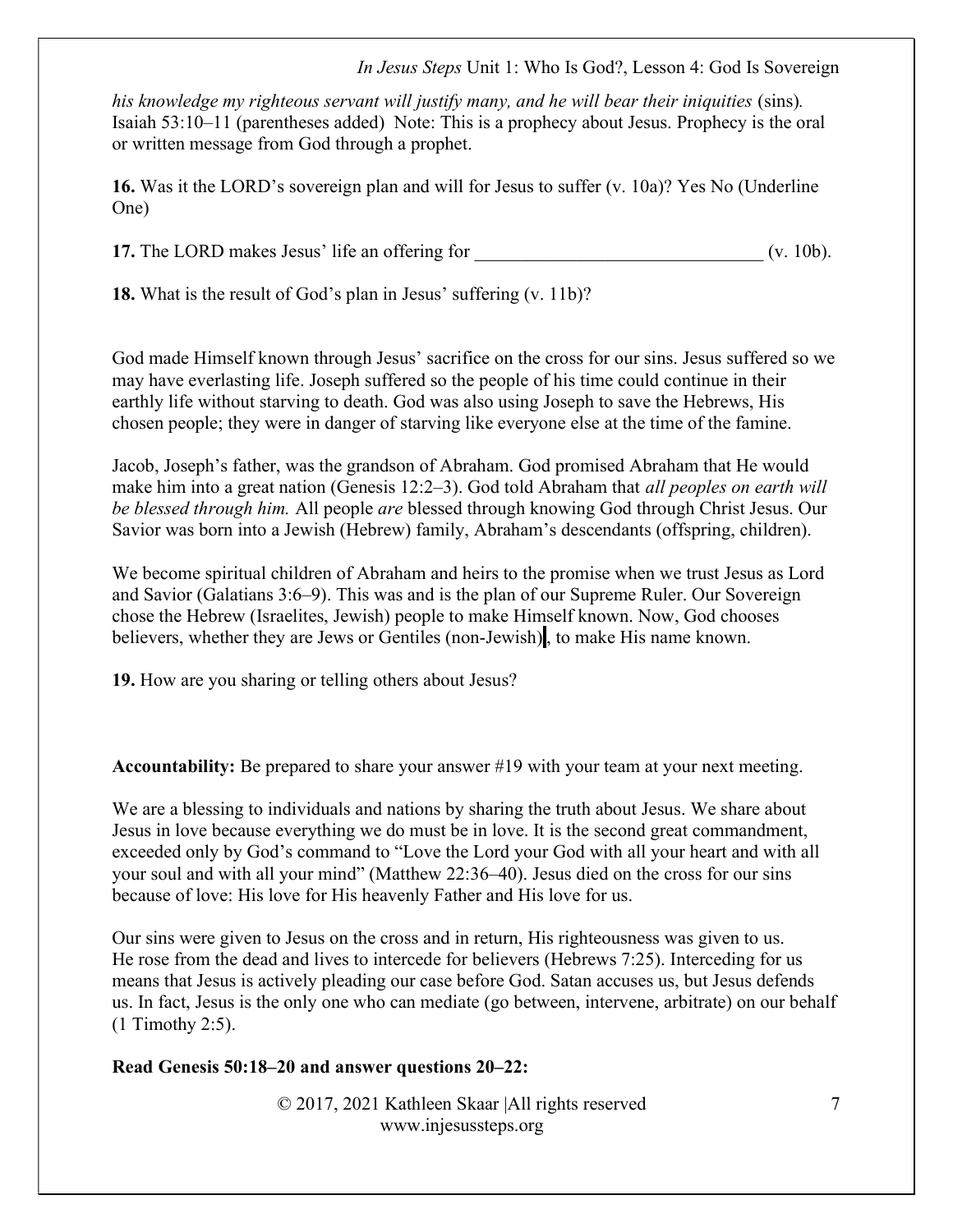His brothers then came and threw themselves down before him. "We are your slaves," they said. <sup>19</sup>But Joseph said to them, "Don't be afraid. Am I in the place of God?  $^{20}$ You intended to harm me, but God intended it for good to accomplish what is now being done, the saving of many lives." Genesis 50:18–20

20. What did Joseph's brothers say when they threw themselves down before him (v. 18)?

21. What does Joseph mean when he said, "Don't be afraid. Am I in the place of God?" (v. 18)

22. Write out v. 20 and then share how this verse encourages you:

Accountability: Be prepared to share your answer #20–22 with your team at your next meeting.

God allows, and may even cause, suffering (Lamentations 3:31–33; Isaiah 53:10; Amos 3:6). He has a holy purpose and everything He does is right. Jesus and Joseph are prime examples of suffering that accomplished the saving of many lives.

# Read Daniel 4:35 and answer questions 23–24:

All the peoples of the earth are regarded as nothing. He does as he pleases with the powers of heaven and the peoples of the earth. No one can hold back his hand or say to him: "What have you done?" Daniel 4:35

23. God does as He pleases with the \_\_\_\_\_\_\_\_\_\_\_\_\_\_\_\_\_\_\_\_ of \_\_\_\_\_\_\_\_\_\_\_\_\_\_\_\_\_\_\_\_\_ and

 $the$  of the  $\qquad \qquad$  .

24. Does anyone have a right to question how God runs the world? Yes No (Underline One)

# Action Step

25. Meditate (think deeply) about God being sovereign. How does this activity of God affect (shape, influence) your relationship with Him?

Accountability: Be prepared to share your answer #25 with your team at your next meeting.

—End Day Two—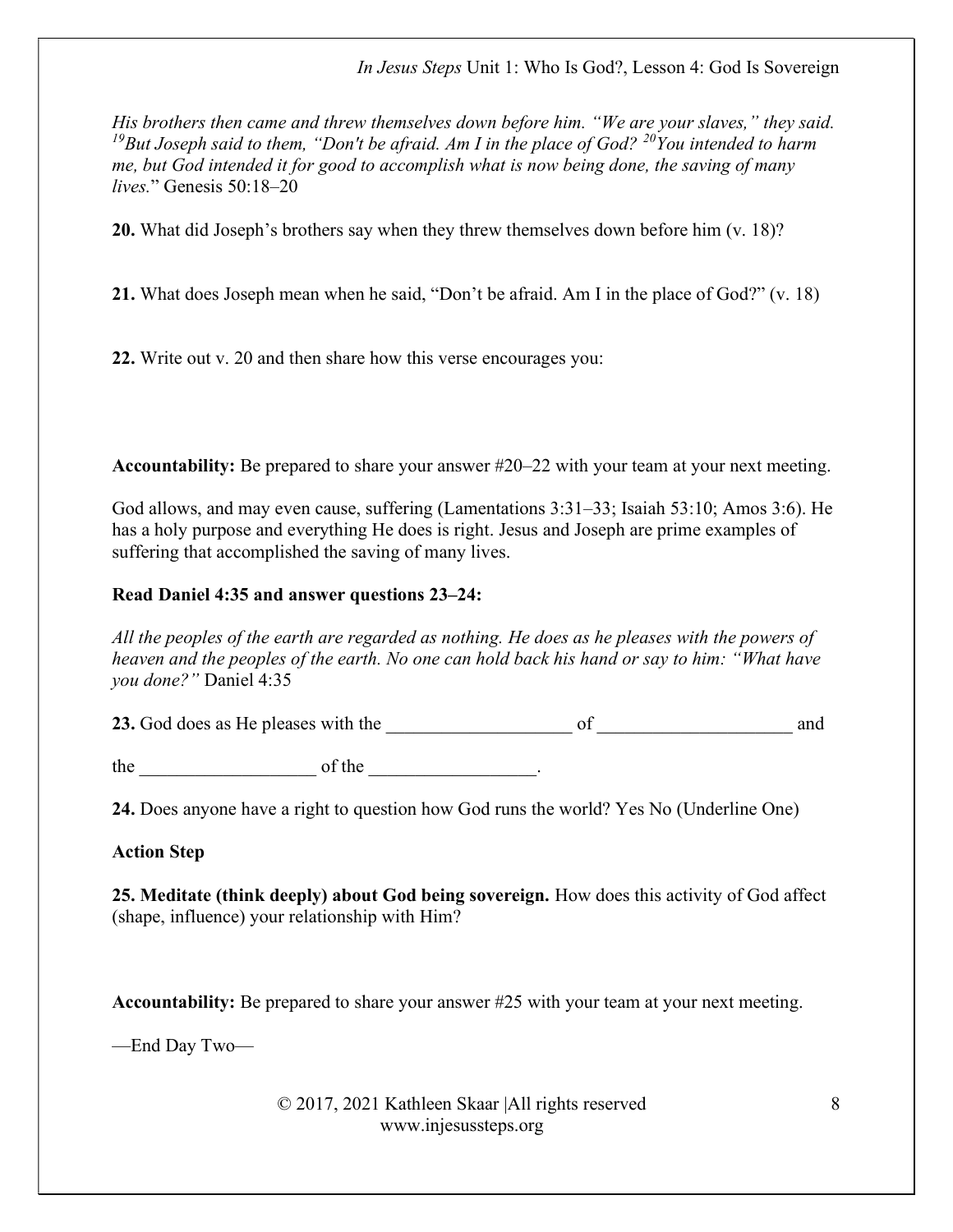## Day Three Blessing and Judgment

Experiencing pain, illness, injury, or anything unpleasant is extremely difficult. Most people do not like to suffer and avoid it at all costs. However, we should not be surprised when we are called to suffer. It is part of our earthly existence.

Take Job for example. He suffered through many hardships and heartaches. While on earth, Job never learned God was testing him through Satan, although God eventually would speak to him—though not about Satan's challenge (Job 38-42). In the end, God's silence about the why of Job's suffering did not matter. Through his emotional and physical suffering, Job came to see the true majesty of God.

26. Read Job 42:1–2. Can any plan of God's be thwarted (stopped)? Yes No (Underline One)

Then Job replied to the LORD:  $2^{\omega}$  know that you can do all things; no purpose of yours can be thwarted." Job 42:1–2

## Read Job 42:3–6 and answer questions 27–29:

"You (God) asked, 'Who is this that obscures (hides, conceals) my plans without knowledge?' Surely I (Job) spoke of things I did not understand, things too wonderful for me to know.  $4\degree$ You said, 'Listen now, and I will speak; I will question you, and you shall answer me.'  $5My$  ears had heard of you but now my eyes have seen you. <sup>6</sup>Therefore I despise myself and repent in dust and ashes." Job 42:3–6 (parentheses added)

27. God wants to know who would dare question His plans with such limited understanding. How did Job answer (v. 3b)?

28. God then told Job to listen while He spoke. God would question Job, and he was to answer. How did Job respond (v. 5)?

Note: Job says, "but now my eyes have seen you." We are not exactly sure how Job saw God, but we do know he did not see God's face. No one can see God's face and live (Exodus 33:20, 23). Job may have seen a form of God or the pre-incarnate Christ. *Pre-incarnate* means before Christ was born on earth. Incarnate means in the flesh or in human form.

Job's words about seeing God may also be in the symbolic sense of knowing God better. Job comes to know God through his suffering. His faith becomes real through his experiences, and he will now trust God in His supreme plan, even if it means suffering.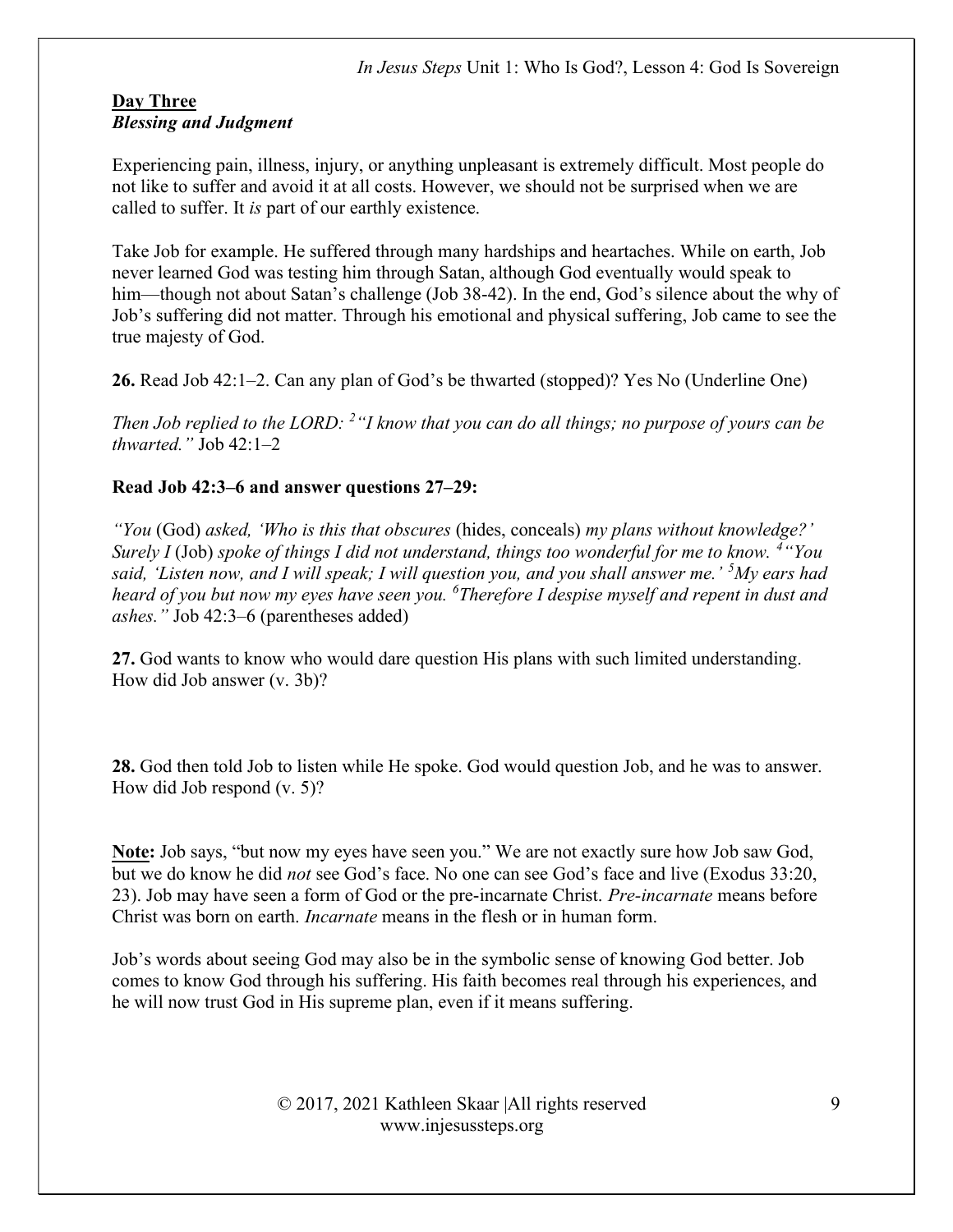**Definitions:** *Repent* means to turn from sins to God. Turning to God means to follow and obey Him. Repentance also includes being truly sorry for wrongdoing. Dust and ashes were placed on one's head as a sign of sorrow, mourning, and humility.

29. Why did Job despise himself and repent in dust and ashes (v. 6)?

Accountability: Be prepared to share your answer to questions #27–29 with your team at your next meeting.

The account of Job is especially helpful for people going through challenging times. We can read about Job in the Bible and know our suffering is not in vain. Our patient suffering brings glory to God and thwarts (prevents) the plans of Satan.

Job was *not* being judged and punished for wrongdoing. Recall Jesus' teaching about the man who was born blind. Read John 9:1–12 from a Bible. His disciples wanted to know who had sinned, the man or his parents. They felt someone was to blame for the blindness.

30. Read John 9:3. How were the works of God displayed in the blind man?

"Neither this man nor his parents sinned," said Jesus, "but this happened so that the works of God might be displayed in him." John 9:3

Joseph, Job, and the blind man were not being punished for wrongdoing. However, God can, and has made Himself known through punishment. God will judge and punish evildoers to make His name known.

31. Read Ezekiel 39:21. How is God displaying His glory?

"I will display my glory among the nations, and all the nations will see the punishment I inflict and the hand I lay on them." Ezekiel 39:21

The nation of Israel knew God through blessing and judgment. In Ezekiel 39:21 the LORD is talking to the Israelites. They were unfaithful to Him, and He handed them over to their enemies.

God makes Himself known through blessings or favor. We are told that God blessed the latter part of Job's life more than the first. He was given wealth, sons, and daughters and lived to be 140 years old (Job 42:12–17). Joseph was also given wealth and a powerful position in Egypt. And the blind man was blessed with a miraculous cure by the Son of God.

32. How did God make Himself known through the blessings He gave to Job, Joseph, and the blind man?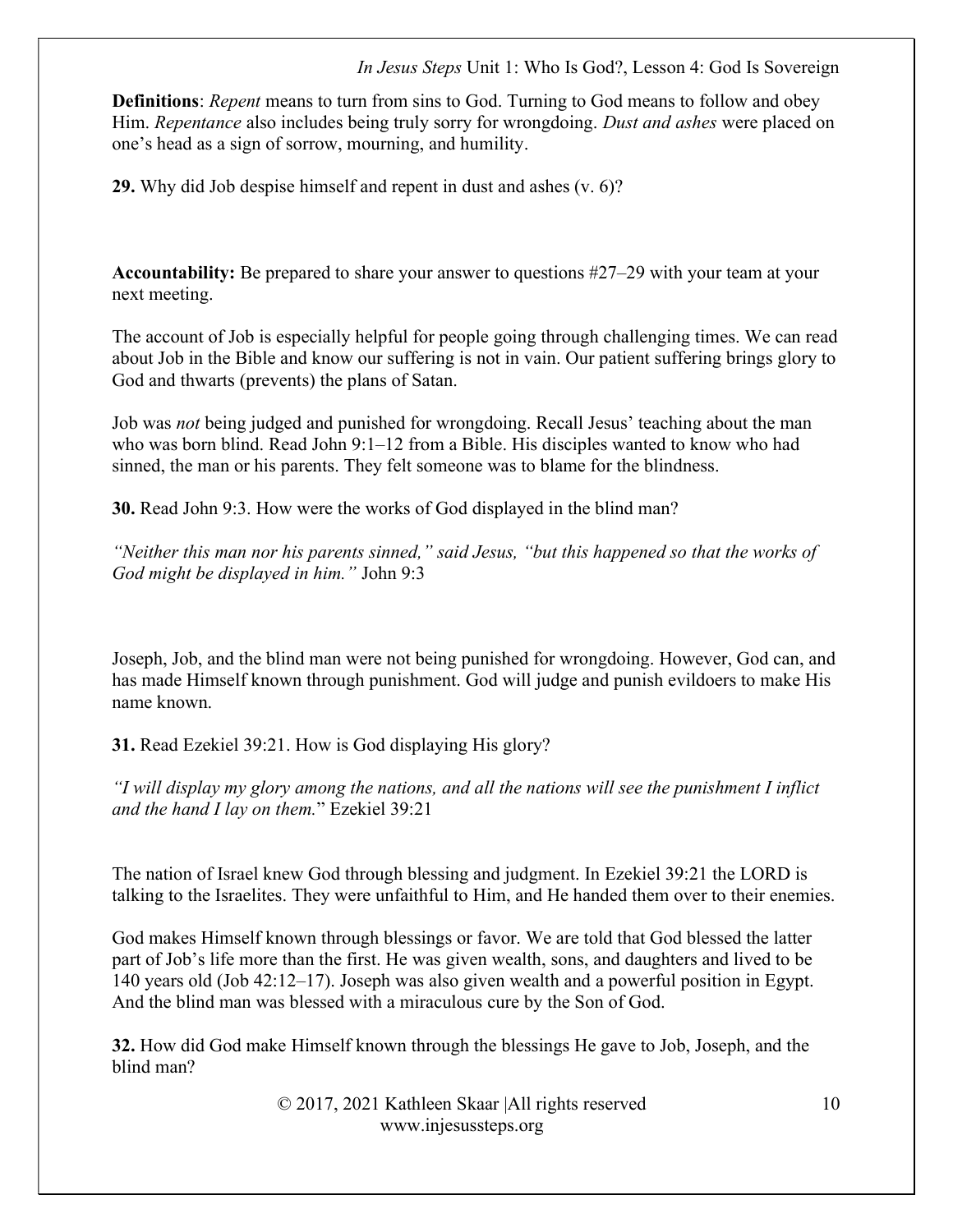The story of Joseph and his father Jacob (later renamed Israel) displays God's sovereignty in His rule, authority, providence, and power. After the brothers told their father that Joseph was alive, God spoke to Jacob in a vision at night. He told him *not* to be afraid to go to Egypt because:

"I will make you into a great nation there. I will go down to Egypt with you, and I will surely bring you back again" (Genesis 46:3–4).

As God promised, the Israelites were fruitful and multiplied greatly. But after Joseph and his generation died, the new ruler (Pharoah) of Egypt became concerned about the Israelites. He was afraid they would become even more numerous and turn against the Egyptians. He enslaved them and gave them over to hard labor. Just as God had raised up Joseph, He raised up Moses to deliver His people.

Through Moses, God performed many miracles, including parting the Red Sea. The enslaved Israelites walked on solid ground between two walls of water to safety. When the Egyptians followed on their horses and chariots, the giant sea walls collapsed over them, and they died.

# Action Step

33. Think about Joseph, Job, and the blind man we wrote about in this lesson. Pray and ask God to use *you* to make His name known. Share any impressions (ideas, feelings) you have about God's answer:

Accountability: Be prepared to share your answer #33 with your team at your next meeting.

34. Read Ezekiel 20:9. God acts to protect His identity and as well as His

But for the sake of my name, I brought them out of Egypt. I did it to keep my name from being profaned in the eyes of the nations among whom they lived and in whose sight I had revealed myself to the Israelites. Ezekiel 20:9 (Profane in this context is disrespecting or ridiculing God.)

The LORD wants to be known correctly. He wants people to know He is good, merciful, loving, righteous, just, and holy. Therefore, the LORD makes Himself known through blessings and judgments. Both reveal His essence and character. Both reveal His power and sovereignty.

Sixty-five times in the book of Ezekiel, God says in some form or variation, "Then you, my people, will know that I am the LORD" (37:13). His people will experience His punishment and favor and realize everything comes from God's hand. Then they will submit (yield, be subject) to their sovereign King.

God did not create us to ignore, disrespect, or rebel against Him. He created us for a love relationship. But our relationship with God is on His terms. It is based on His character, and He will do whatever is necessary to bring us into this truth.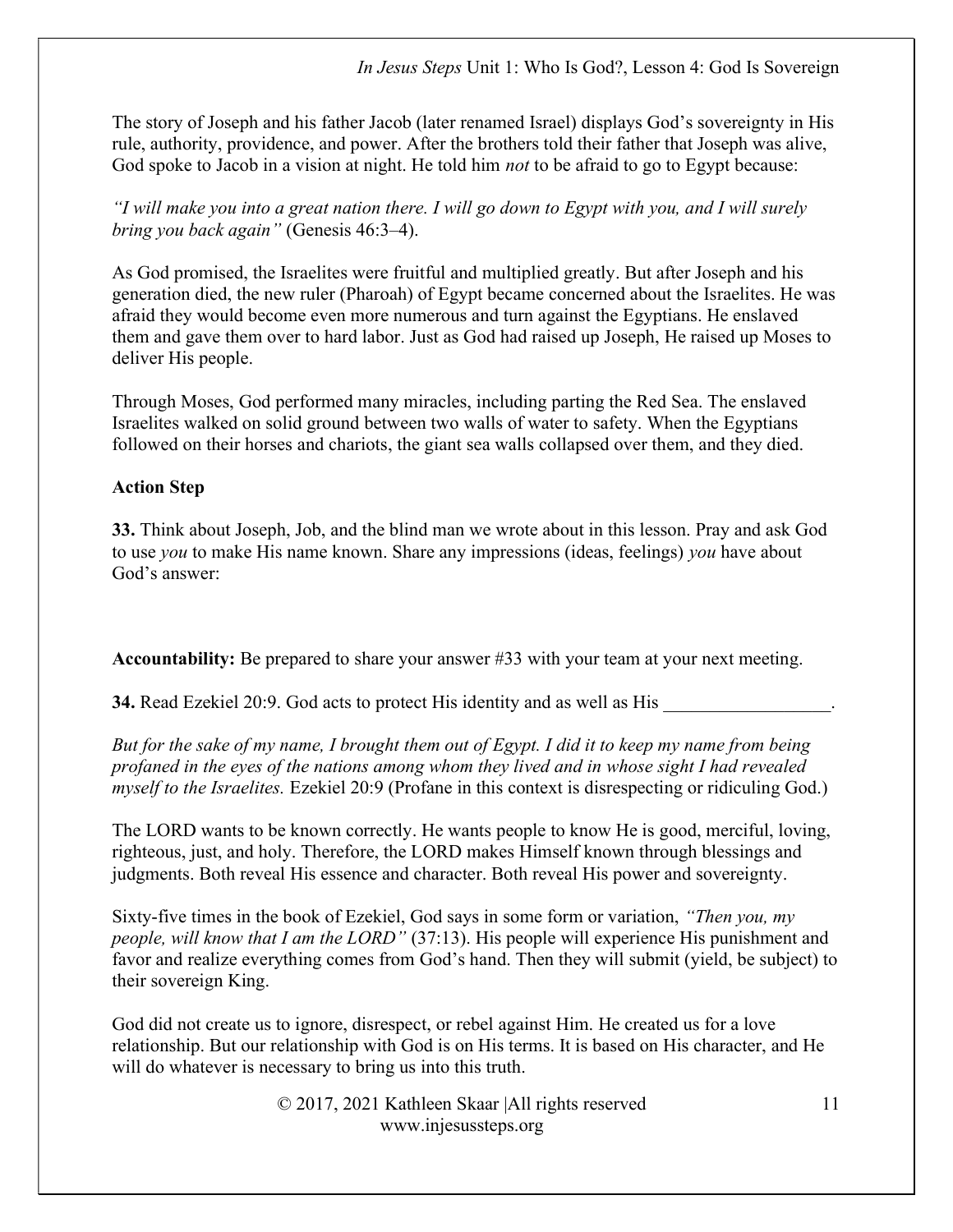After the Israelites were miraculously delivered from slavery, they rejoiced and praised God. Three months later, God called Moses to meet Him on Mount Sinai. God wanted to make sure His people had His laws and rules for living. This is the time God gave Moses the two tablets of the Testimony, the tablets of stone inscribed by the finger of God (Exodus 31:18). We know the tablets of Testimony as the Ten Commandments.

Moses was on Mount Sinai for 40 days and 40 nights, and the people grew restless. They decided to make a god for themselves. So, they took the gold jewelry they had received from the Egyptians and cast it into the shape of a calf. Then they said, "These are your gods O Israel, who brought you up out of Egypt." (Exodus 32:4)

God told Moses exactly what the people were doing. They were worshipping and sacrificing to a golden idol. In addition, they were engaging in immoral activities. God was angry and wanted to destroy them. He told Moses that He would make him into a great nation. God was saying that He would take Abraham's blessing (Genesis 12:1–3) and give it to Moses.

Instead of accepting the offer, Moses humbly sought God's favor. He spoke to God about the situation. This is the same when we go to the Lord in prayer. Yes, God is sovereign, but He still wants us to pray, and He wants to answer.

35. Read Exodus 32:13. In asking God not to be angry with the Israelites, who does Moses want God to remember (v. 13a)?

"Remember your servants Abraham, Isaac and Israel, to whom you swore by your own self: 'I will make your descendants as numerous as the stars in the sky and I will give your descendants all this land I promised them, and it will be their inheritance forever.'" Exodus 32:13

Moses reminded God of His promise to Abraham, Isaac, and Israel (Jacob). Moses was praying according to God's will. When praying, use God's Word (the Bible) to remind Him of certain promises in Christ Jesus, our Lord. This does not mean that God has forgotten, but that you know and believe. It also does not mean there is a magical formula. God will answer as He decides what is best.

God showed Moses favor by answering his request. That is, God decided not to destroy the Israelites (Exodus 32:14). He relented. Read Amos 7:1–6 for another time that God relented because of prayer or intercession. Intercessory prayer is the act of speaking to God on behalf of others.

**Definition:** The Hebrew word *niham* (נְחַם), is translated *relent* in the English NIV Bible (Exodus 32:14; Amos 7:3). Niham is a verb that means to allow oneself to be sorry, regret, suffer grief, and relent. Relent means to soften in one's intention, feeling, temper, or determination. Thus, God allowed Himself to soften in His intention to bring judgment on the Israelites at particular times and circumstances.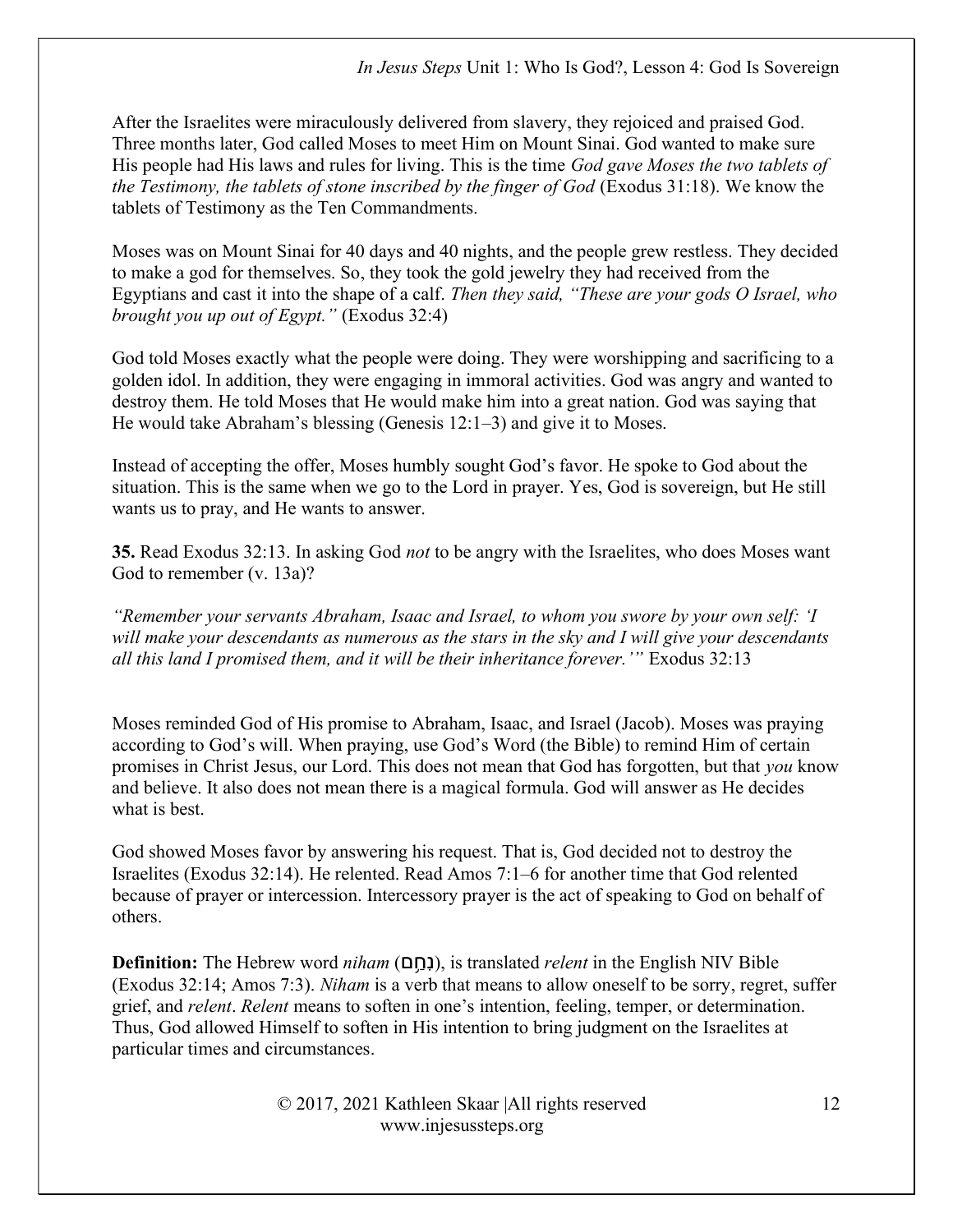If God is sovereign and answers according to His will, why pray? We pray because intercessory prayer can change things. We do not change God or things that He has ordained or predestined, but God may change circumstances and situations. There are many conditions, details, and features surrounding God's plans that He may be longing to adjust, if only we would pray.

Prayer is one of the methods God uses in communicating with us. It also is a way He builds a relationship with us. When we pray, we get to know God through His many attributes.

Through answered prayer, we come to know God in His goodness, mercy, love, and righteousness. Righteousness means God is pure and will not answer in any way that compromises His holiness or ours. This leads to a significant question: if God does not answer your request in the way you wanted, will you still love and serve Him? Think about this and answer for yourself.

Both Jesus and Joseph continued to love God through all kinds of adverse situations. They did not love God for what He would give them or how He would answer their prayers. They simply loved God and accepted whatever came into their lives as part of His sovereign will.

36. Read James 4:2–3 and fill in the blanks. You do not \_\_\_\_\_\_\_\_\_\_ because you do not

God (v. 2c). When you do ask, you do not , because you ask with

motives, (reason for doing something), that you may spend what you get on

your  $(v. 3)$ .

You desire but do not have, so you kill. You covet but you cannot get what you want, so you quarrel and fight. You do not have because you do not ask God. <sup>3</sup>When you ask, you do not receive, because you ask with wrong motives, that you may spend what you get on your pleasures. James 4:2–3 (compare Matthew 7:7–12)

Prayer helps us recognize our dependence on God. We rely on Him alone for our every breath. All that we have and do is a result of God. By praying, we place our trust in God's divine sovereignty. We accept His answer and go forward as the Holy Spirit leads. Furthermore, God may withhold blessings until we seek Him in prayer and acknowledge our dependence on Him.

Of course, we may not always understand God's ways. Moses did not really understand God's anger at the Israelites (Exodus 32:7–12). However, when Moses went down from Mount Sinai and saw the evil firsthand, then he burned with anger. Moses was so angry he threw the two tablets of the law of the covenant (Ten Commandments) engraved by God and they broke into many pieces. Then he took the golden calf the people had made and burned it in fire. Afterward he ground it into a fine dust and scattered it on the water.

Moses stood at the entrance to the camp and said, "Whoever is for the LORD, come to me." (Exodus 32:26) Those who were for the Lord strapped a sword to their side and went through the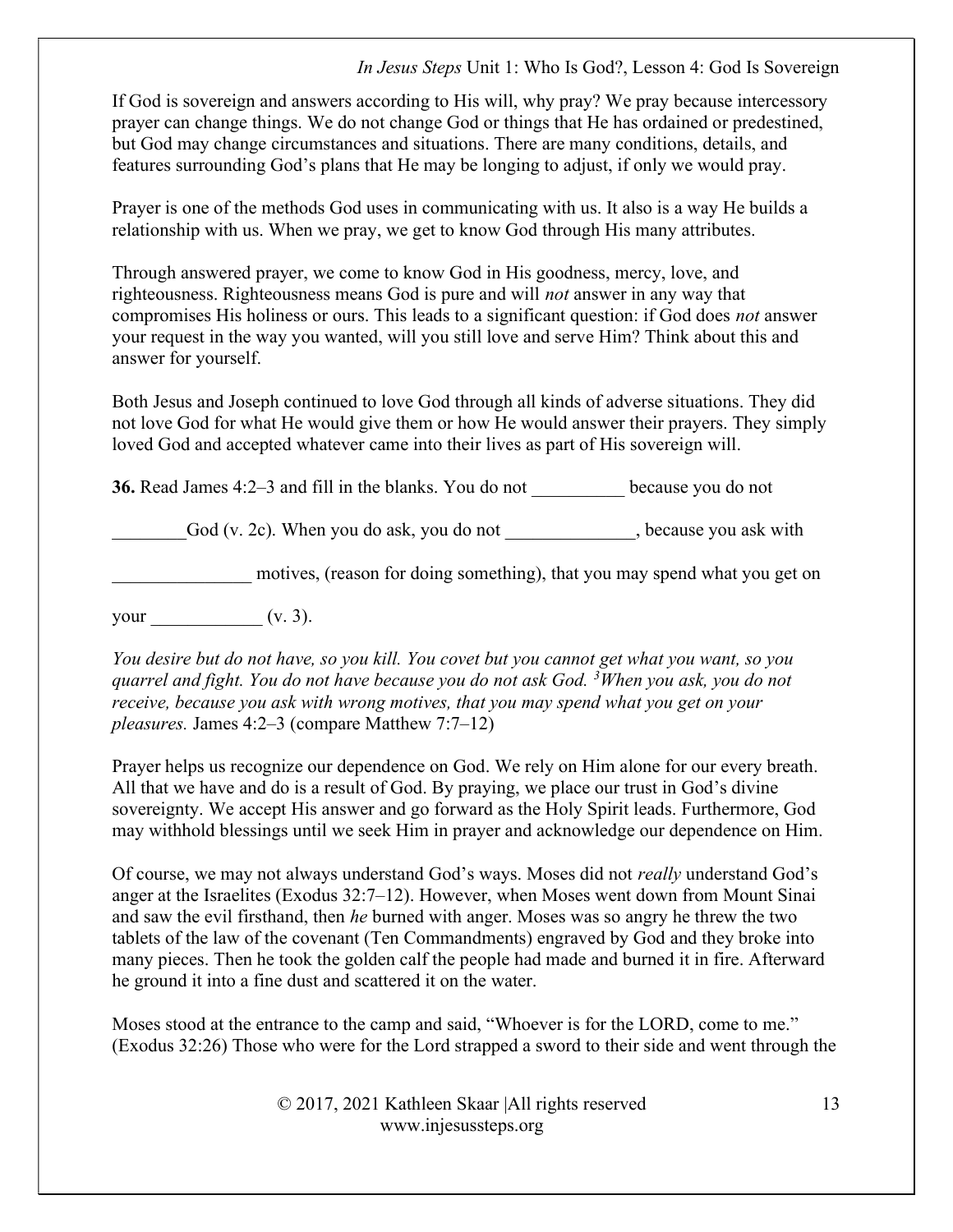camp killing those determined to be against God. All these instructions were from the Lord and ones Moses willingly carried out.

Today those who are determined to be against God will be punished after they die. Our job is to pray and tell people about Jesus so they may repent of their rebellion and have their sins forgiven. In evangelism (giving the message about Jesus), we also depend on God, for only He can draw someone to Himself (John 6:44).

Sadly, the next generation of Israelites continued to turn their back on God. Even after they were living in the Promised Land, they worshiped idols, disobeyed God's commands, and mistreated people. They even sacrificed their children to idols (Ezekiel 16:20–21). They were wicked and they alone were responsible for their evil. Still, God was merciful and sent prophets to warn them.

**Definitions:** In the Old Testament, a *prophet* was a person who received and gave a message from God. In the New Testament, a prophet speaks for God or Christ. In both cases the prophet may speak through the prompting of the Holy Spirit. Prophesy is to speak the words the Lord has given. Prophesy also means to foretell or predict the future. It is speaking with assurance based on what God has said.

37. Read Ezekiel 14:21. What are four judgments that the LORD may send?

"For this is what the Sovereign LORD says: How much worse will it be when I send against Jerusalem my four dreadful judgments—sword and famine and wild beasts and plague—to kill its men and their animals!" Ezekiel 14:21

38. Read Ezekiel 14:23. The Sovereign Lord does nothing without

"You will be consoled when you see their conduct and their actions, for you will know that  $I$ have done nothing in it without cause, declares the Sovereign LORD." Ezekiel 14:23 (Note: You is plural and refers to the exiled Israelites in Babylon)

The Sovereign Lord does not judge without cause. Man is sinful and deserves punishment. But in His great mercy, God sent His Son to die for sins. Those who belong to Christ will not appear before the great white throne of God for final judgment and afterwards thrown into hell (Revelation 20:11–15). Believers will appear before the judgment seat of Christ to give an account of their lives (Romans 14:10; 2 Corinthians 5:10).

# Read Ezekiel 33:11 and answer questions 39–40:

Say to them, 'As surely as I live, declares the Sovereign LORD, I take no pleasure in the death of the wicked, but rather that they turn from their ways and live. Turn! Turn from your evil ways! Why will you die, people of Israel?' Ezekiel 33:11 (compare Lamentations 3:32–33, where the prophet Jeremiah reminds God's people that God also shows compassion).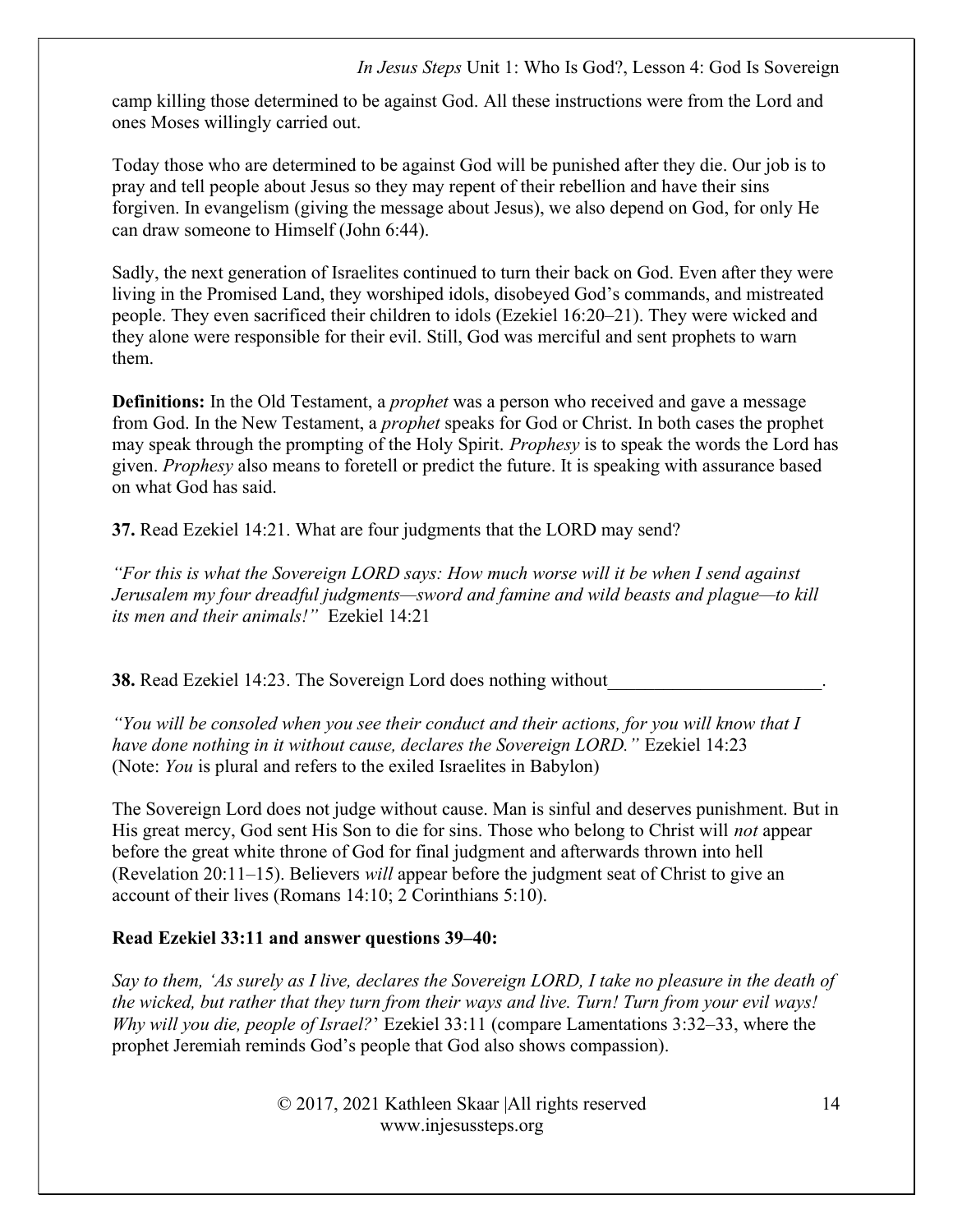39. Does God take any pleasure in the death of the wicked (11a)? Yes No (Underline One)

40. What does God want for the wicked (11b)?

#### Read Ezekiel 36:33–36 and answer questions 41–42:

"'This is what the Sovereign LORD says: On the day I cleanse you from all your sins, I will resettle your towns, and the ruins will be rebuilt.  $34$ The desolate land will be cultivated instead of lying desolate in the sight of all who pass through it.  $35$  They will say, "This land that was laid waste has become like the garden of Eden; the cities that were lying in ruins, desolate and destroyed, are now fortified and inhabited." <sup>36</sup>Then the nations around you that remain will know that I the LORD have rebuilt what was destroyed and have replanted what was desolate. I the LORD have spoken, and I will do it.'" Ezekiel 36:33–36

41. Will God resettle the destroyed towns and desolate land (vs. 33–34))? Yes No (Underline One)

42. With God's blessings on Israel's towns and land, what will the nations know (v. 36)?

—End Day Three—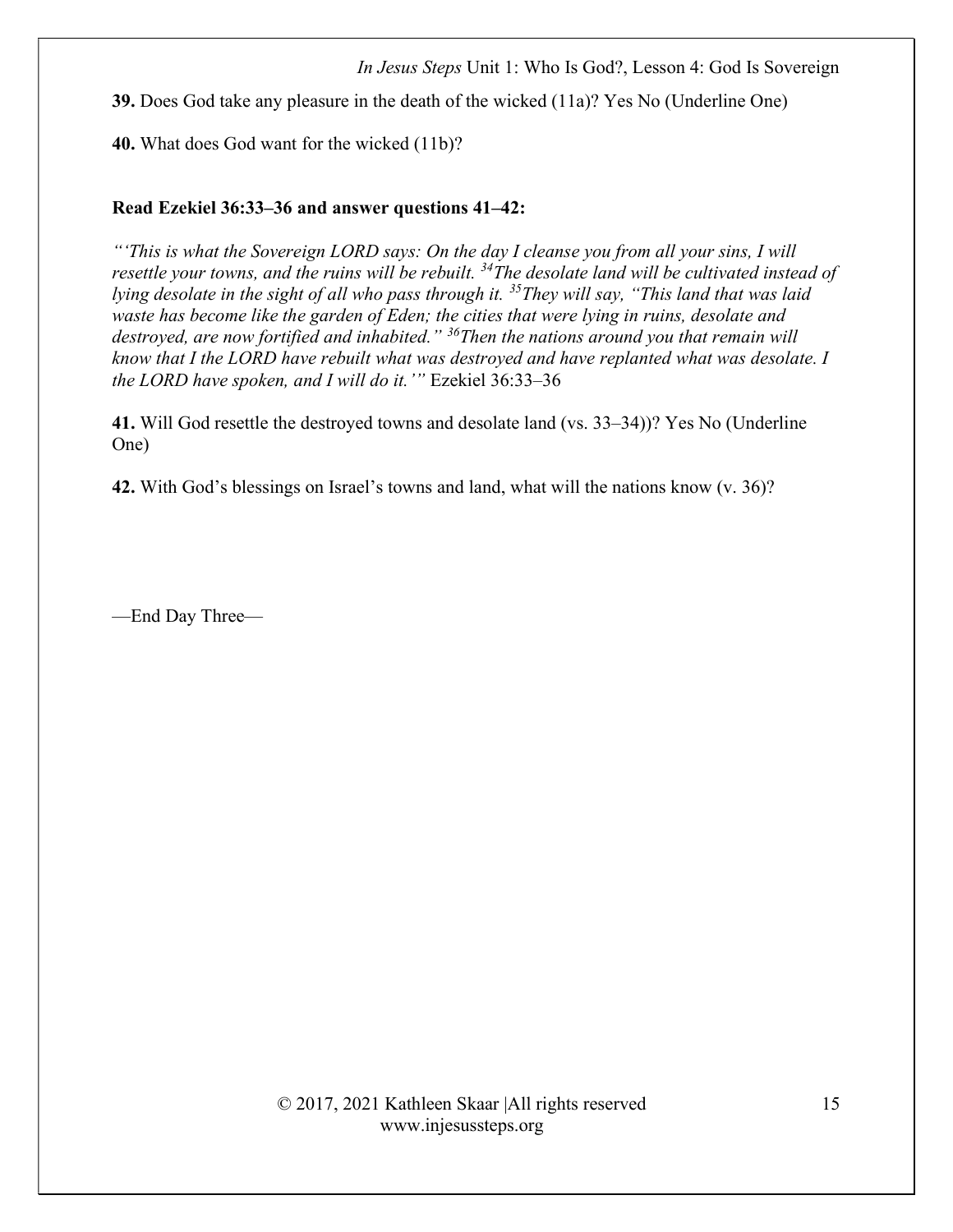# Day Four Responsibility for Thoughts and Actions

The word of the Lord came to the prophet Jeremiah. The Lord told him to go down to the potter's house where He would give Jeremiah a message. The potter was in his shop making a pot out of clay. However, the pot was marred (spoiled, flawed). So, he "formed it into another pot, shaping it as seemed best to him" (See Jeremiah 18:1–4).

A potter would begin his work by preparing the clay. He had to work the bubbles (or air pockets) out of the clay so the piece would not collapse later. He would bang the clay on a table or knead it like dough. After the bubbles were removed, the potter would place the clay on a spinning wheel to shape it into the form he desired. Potters could form clay into bowls, plates, and cups.

Today, we have many options to buy dishes, but that was not the case in the time of Jeremiah (626–586 BC). The potter was a necessary part of life for these items. Pottery-making was a well- known and familiar craft. God was giving Jeremiah a visual representation of His message so all the people could understand and remember it.

People are still making pottery and have been since 3129 BC (Before Christ). In fact, there is a community of potters in Seagrove, North Carolina, a town of less than 500. My family and I have driven there and visited various shops. Although still functional, many of their pieces are unique works of art. We have soup bowls we use regularly and decorative vases we display in our home.

Some of the potters were working with the clay when we arrived at their shop. It was fun to watch them spinning the clay and forming it into a vessel or container. Although it may look easy, it takes a lot of skill and patience. One potter was especially patient and kind. Our children, John and Christine, were young at the time and crowded around his wheel. They asked a "zillion" questions, which he answered patiently.

Before we left, he gave the children a small piece of pottery he had made previously. It had already been through the firing process. In other words, it had been placed in a kiln (oven) to harden. They were thrilled with the whole encounter!

Like the potter, God is patient and kind. He invites our questions and answers on our level of understanding. Like the potter, God also has the right to give gifts as He chooses. And like the potter, God has the right to shape His clay (us) into whatever He desires.

The marred or spoiled pot described in Jeremiah 18:4 illustrated sin in the life of the Israelites. The pot was not useable in its current condition. Neither were the Israelites pleasing or useful to God in their sinful condition. As the potter makes a choice about the flawed pot, so God decides about the sin of the Israelites. This is the lesson God wanted Jeremiah to give to His people.

Because of their sin, God was preparing disaster for Israel (Jeremiah 18:11). But, as we will see, He was also giving them an opportunity to turn from their evil ways (repent). God alone has the right to destroy or remold nations and individuals as He chooses. This is still true today.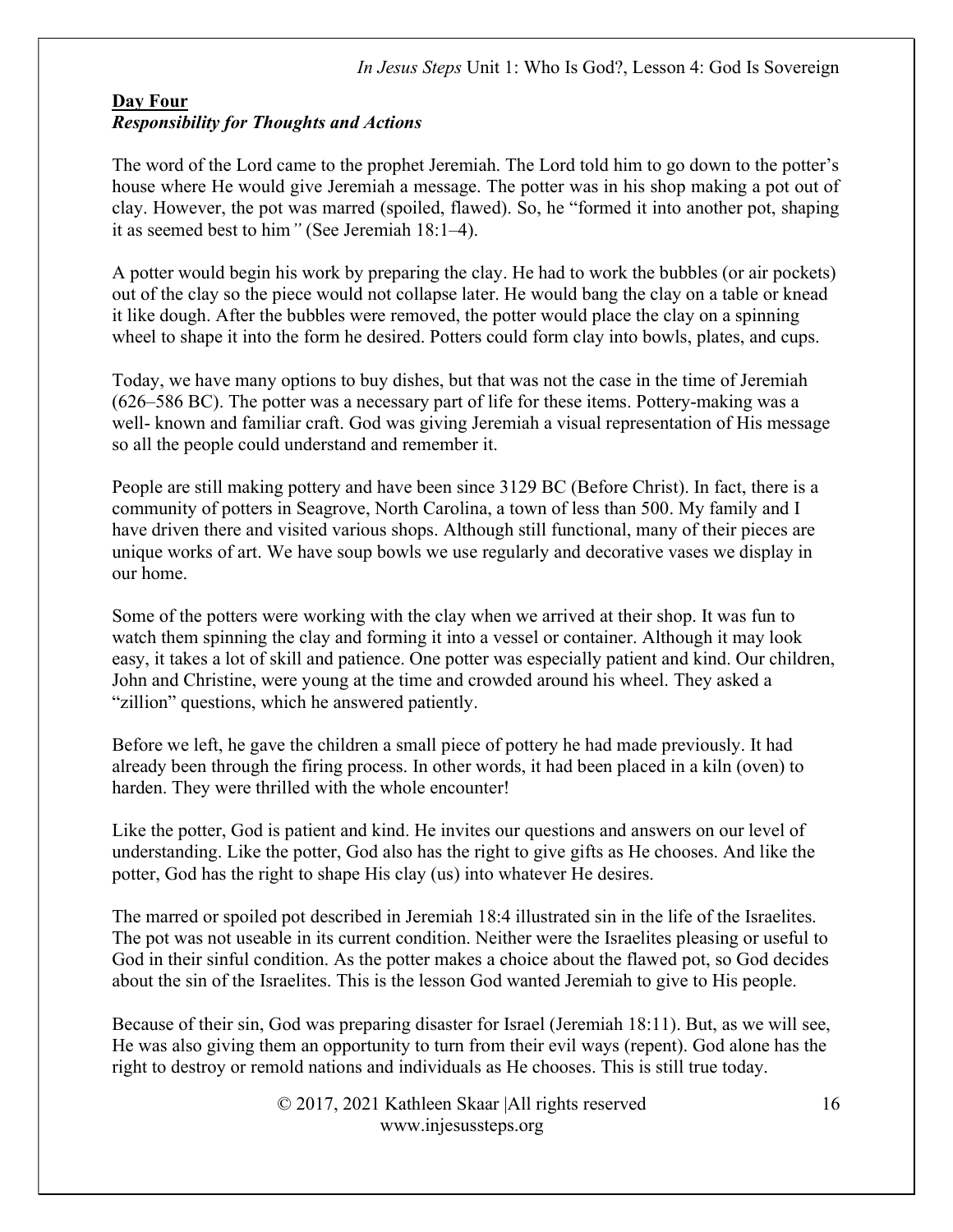## Read Jeremiah 18:5–6 and answer questions 43–45:

Then the word of the LORD came to me (Jeremiah).  ${}^{6}$ He said, "Can I not do with you, Israel, as this potter does?" declares the LORD. "Like clay in the hand of the potter, so are you in my hand, Israel." Jeremiah 18:5–6 (parentheses added)

43. Who did God call to declare or proclaim His message (v. 5)?

44. God compares Himself to a \_\_\_\_\_\_\_\_\_\_\_\_\_\_\_\_\_ and Israel to \_\_\_\_\_\_\_\_\_\_\_\_\_\_\_\_\_\_\_ (v. 6)?

45. How do these words of God (potter) speak to you (clay) today?

Accountability: Be prepared to share your answer #45 with your team at your next meeting.

# Read Jeremiah 18:7–10 and answer questions 46–47:

If at any time I announce that a nation or kingdom is to be uprooted, torn down and destroyed,  $\delta$  and if that nation I warned repents of its evil, then I will relent and not inflict on it the disaster I had planned. <sup>9</sup>And if at another time I announce that a nation or kingdom is to be built up and planted,  $^{10}$ and if it does evil in my sight and does not obey me, then I will reconsider the good I had intended to do for it. Jeremiah 18:7-10

46. Name one reason God will change His mind about sending *disaster* He has planned (vs. 7–8).

47. What is one reason God will reconsider the good He had intended or planned (vv. 9–10)?

God is the Supreme Ruler. He has absolute control over every person, place, or thing. Therefore, in His sovereignty, He has chosen to respond to people. He has given humans free will. We can choose God, or we can choose evil. If we have chosen evil, we can repent and choose God.

God has set up conditions for pardon and restoration based on our actions. The little word *if* alerts us to God's conditions. Here are two examples in the New Testament:

If you declare with your mouth, "Jesus is Lord," and believe in your heart that God raised him from the dead, you will be saved. Romans 10:9 (Emphasis and underlining added)

If we confess our sins, he is faithful and just and will forgive us our sins and purify us from all unrighteousness. 1 John 1:9 (Confess means to agree with God and admit our wrongdoing)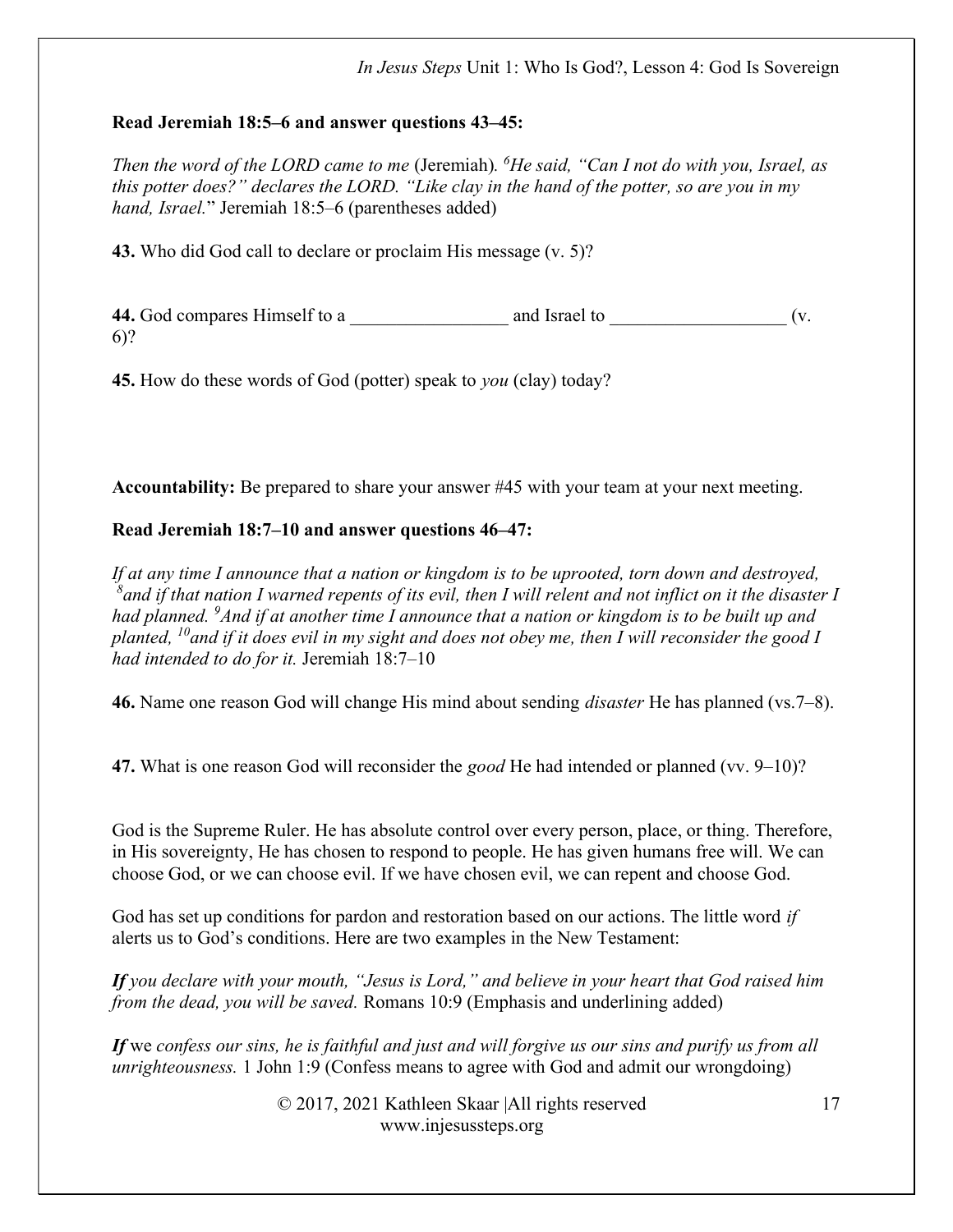In Romans 9, the apostle Paul tells the story of Israel. He clearly talks about God's choice and purpose for people. He gives the example of God choosing or electing Jacob over his twin brother, Esau, before they were even born. Jacob was chosen before he or his brother had done anything good or bad.

**Definition:** In *election*, God determines to bring about His will by His plans and choices. The word *election* means to choose for oneself. The objects of divine selection are the *elect* ones.

God's overarching plan is to bring salvation to His people and His world (Ephesians 1:4–14). Paul goes on to ask the question, "Is God unjust?" He exclaims, "Not at all!" God has the right to have mercy and compassion on whomever He chooses (Romans 9:14–18).

The Bible is clear. God is sovereign, but we are responsible for our actions. God chooses to show mercy to some and not to others. Sometimes it seems that God's election and human responsibility are in conflict. They do not seem to go together.

Nevertheless, both concepts (ideas, thoughts) are in the Bible. It is best to live with the tension (uncertainty, strain) and understand that God has it worked out. The problem arises when we try to build a case for one or the other. If we just want to believe that we are elected to salvation, then we will ignore all the Bible verses that clearly state the responsibility we have for our actions. If we choose to believe everything is up to us, then we will ignore the Scripture on election or predestination (God's foreknowledge and ordering events).

—End Day Four—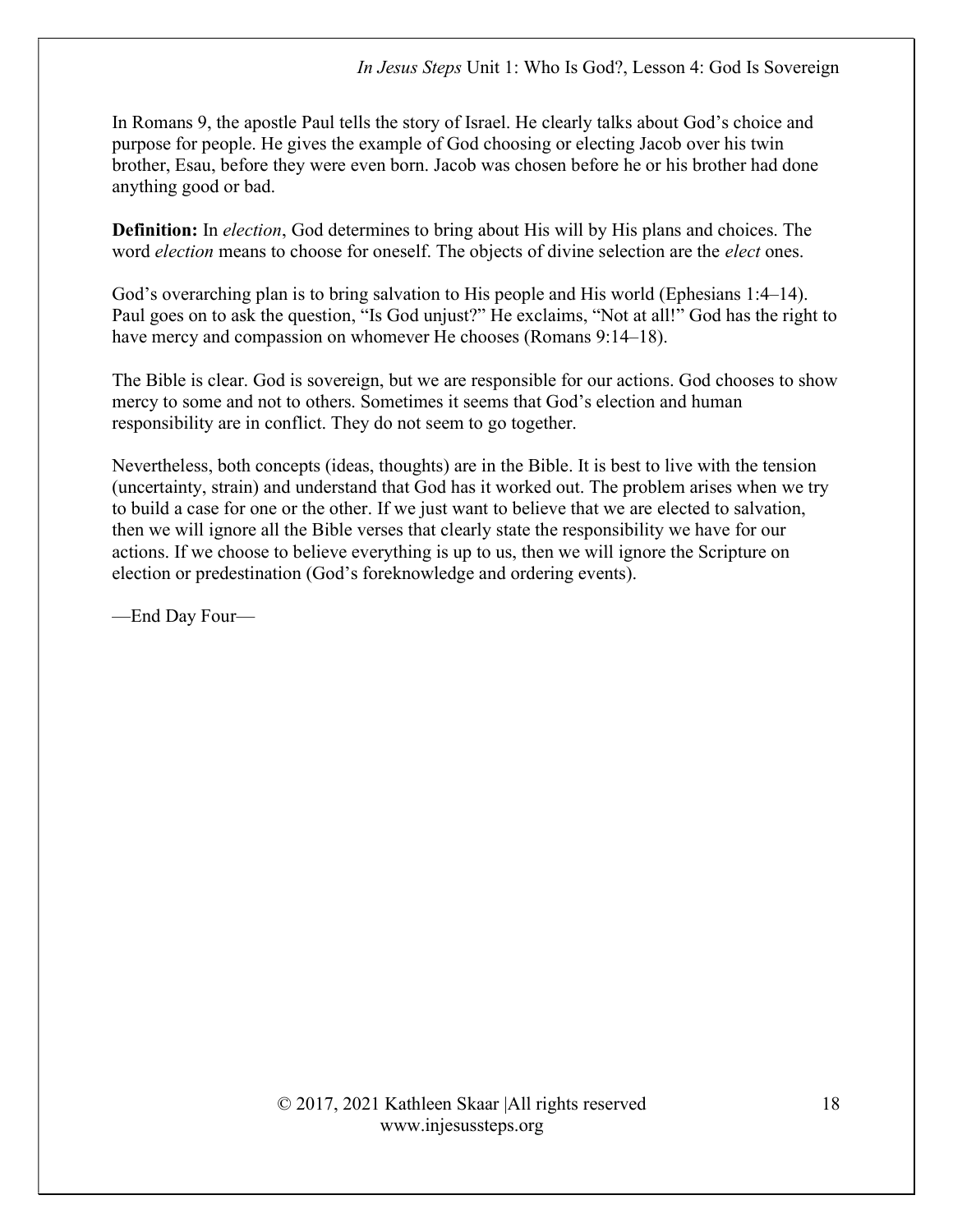### Day Five The God who Is Always Right

#### Read Romans 9:19–21 and answer questions 48–49:

One of you will say to me: "Then why does God still blame us? For who is able to resist his will?"  $^{20}$ But who are you, a human being, to talk back to God? "Shall what is formed say to the one who formed it, 'Why did you make me like this?'"  $^{21}$ Does not the potter have the right to make out of the same lump of clay some pottery for special purposes and some for common use? Romans 9:19–21

48. Do we have the right to talk back to God and accuse Him (vs. 20–21)? Yes No (Underline One)?

49. Does God have the right to make people in any way He chooses (v. 21)? Yes No (Underline One)

God has the right to form or use us in any way He chooses. We may have an honorable job in work for His kingdom or one that is disrespected or even maligned (criticized). If we are not obedient to do the work God has called us to, He may get someone else to do it. God will have His way.

Whether a special job or a common job, our lives will have challenges. Sometimes we may even feel like the clay being beaten and banged on the table. It is during these tough times that we may question God's plan and purposes. These are the times we need to cry out to God to increase our faith—"Keep us faithful, O Lord Jesus."

50. Write below any difficulty or challenge you are going through now

Accountability: Be prepared to share your answer #50 and share how your team can with you and for you.

It is during these tough times that we must remember three truths: 1. God is good. 2. God is mercy. 3. God is love. God does nothing without cause or reason. He judges and punishes justly.

When God had decided to free His people from slavery, He chose Moses for the job. Certainly, God would have received glory if the most powerful king at the time had simply released all his slaves when Moses asked. The children of Israel who lived in Egypt numbered over one million people. Everyone would have been talking about it!

But Pharaoh chose *not* to release the Hebrews. God sent Moses to tell the king to let His people go. But Pharaoh said to Moses, "Who is the LORD, that I should obey him and let Israel go? I do not know the LORD and I will not let Israel go." Exodus 5:2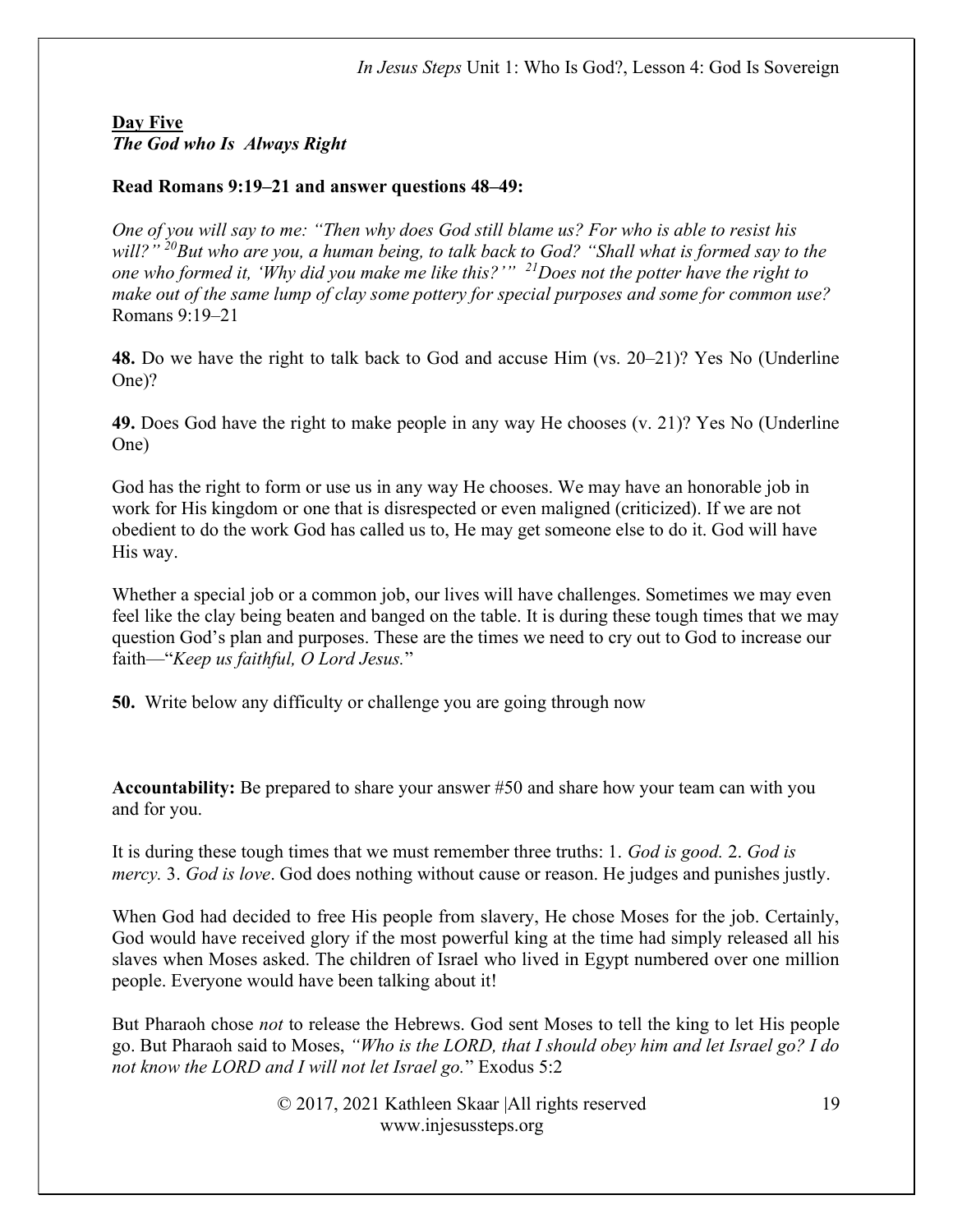Pharaoh had several choices. He could have been open to hearing and learning about the LORD. He could have studied the issue and sought wise counsel. And he could have obeyed the LORD and released the Hebrews. Instead of these choices, he increased the workload of the Hebrews and would not let them go.

## Read Exodus 6:1 and answer questions 51–52:

Then the LORD said to Moses, "Now you will see what I will do to Pharaoh: Because of my mighty hand he will let them go; because of my mighty hand he will drive them out of his country." Exodus 6:1

51. What three words does God use twice in this verse to describe His sovereign power?

52. How did Pharaoh's choice not to release the Hebrews affect God's plan to free His people?

Pharaoh's action in this case is an example of human choice and God's sovereign power. This king had the responsibility to obey God. At the very least, he should have gathered information about the God of the Israelites. But Pharaoh was proud and arrogant. He thought he had control over the situation. However, God's plans will never be thwarted.

The Lord told Moses that He would use His mighty power and supreme rule to release His people. We know the outcome because it is recorded in the book of Exodus. The Lord performed great miracles, signs, and wonders throughout the land of Egypt to free His people. He even parted the Red Sea.

## Read Exodus 7:3–5 and answer questions 53–55:

"But I will harden Pharaoh's heart, and though I multiply my signs and wonders in Egypt,  ${}^4$ he will not listen to you. Then I will lay my hand on Egypt and with mighty acts of judgment I will bring out my divisions, my people the Israelites.<sup>5</sup> And the Egyptians will know that I am the LORD when I stretch out my hand against Egypt and bring the Israelites out of it." Exodus 7:3–5

**Definition:** In biblical language, the *heart* is the center of one's mind and personality. A soft heart is open to God. A hard heart is not. It lacks faith and godly wisdom. Sin and especially unrepentant (being unwilling to change) sin causes hearts to harden.

53. What does God say He will do to Pharaoh's heart  $(v.3)$ ?

54. After the Lord hardens Pharaoh's heart, will he listen to Moses (v. 4)? (Yes No Underline One)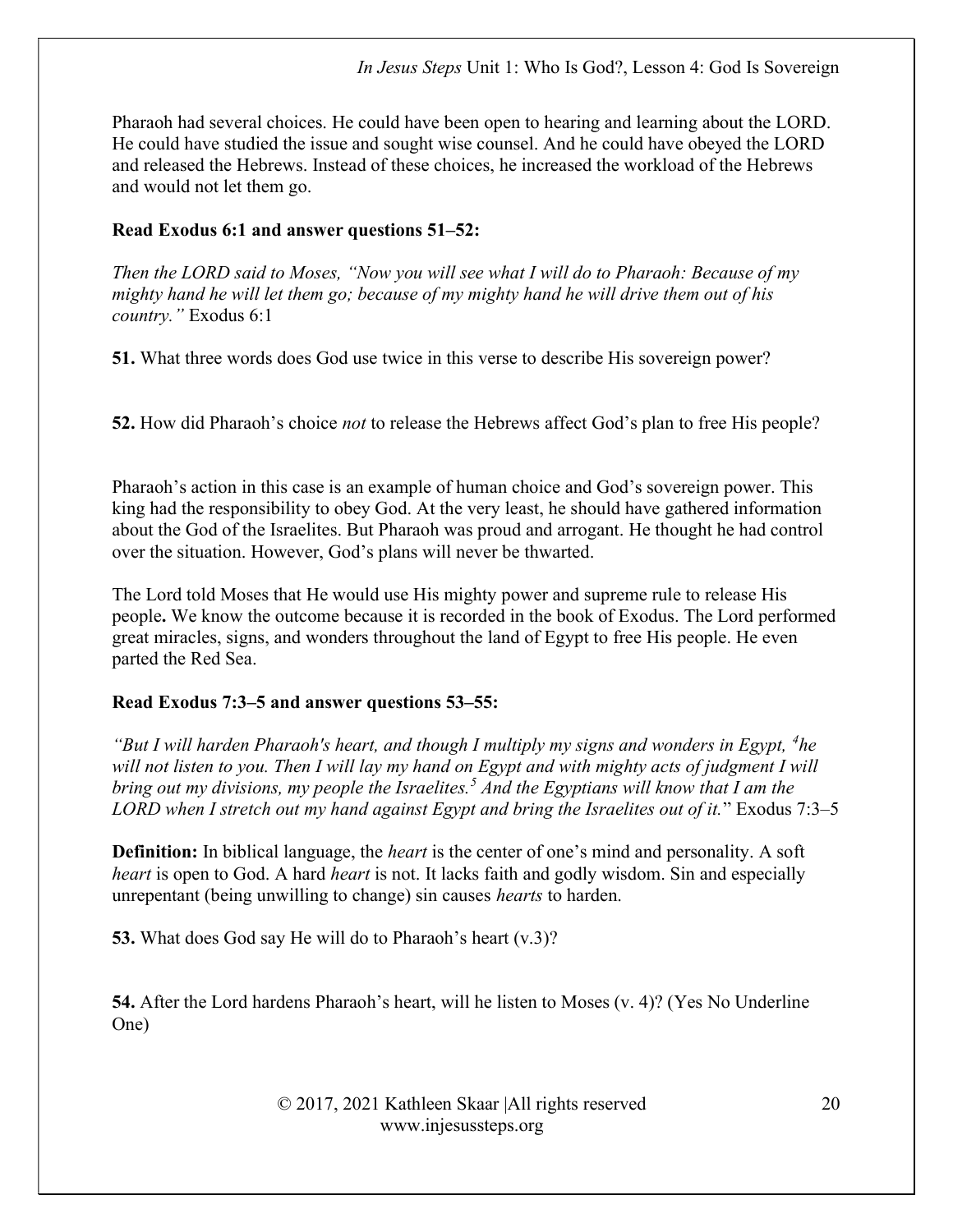55. Through the judgments God brings upon Egypt, what will they come to know (v. 5)?

This account of Pharaoh is also an example of God having the right to have mercy and compassion on whomever He chooses (Romans 9:14–18). Pharaoh initially chose to harden his heart by not even considering the Lord and His instructions. Therefore, God hardened his heart further so that even when Pharaoh saw the miracles, signs, and wonders, he would still *not* believe.

This is a good lesson for us. God may give some people excessive amounts of mercy or opportunities to know and follow Christ. Or He may give some people only one opportunity. We should not bank our eternal life on God's mercy for us and our hard heart. If God has called, we need to answer. It is not wise to think, "I can live my way and follow Jesus later." Neither you nor I, nor anyone else, may have another opportunity. Pharaoh did not.

Nevertheless, God is patient, and He does not want anyone to perish (2 Peter 3:9). Therefore, we should continue to pray for the lost; we have no idea who will be saved and when. Only our sovereign God knows who will trust in Jesus, even perhaps with their last dying breath.

#### Read Deuteronomy 30:19 and Joshua 24:15 and answer questions 56–58:

This day I call the heavens and the earth as witnesses against you that I have set before you life and death, blessings and curses. Now choose life, so that you and your children may live. Deuteronomy 30:19

"But if serving the LORD seems undesirable to you, then choose for yourselves this day whom you will serve, whether the gods your ancestors served beyond the Euphrates, or the gods of the Amorites, in whose land you are living. But as for me and my household, we will serve the LORD." Joshua 24:15

56. Write the meaning of these verses in your own words:

57. Did the Israelites have the choice to choose who they would serve? Yes No (Underline One)

58. Do you have a choice who you will serve? Yes No (Underline One)

God is sovereign over individuals and sovereign over nations. Jesus, the Son of God, is also "our only Sovereign and Lord (Jude 4). They are one. We know from Scripture that no one knows God the Father except through Jesus (Matthew 11:27; John 14:6).

God rules in men and women's hearts to affect one or many individuals. But we still have responsibility for our actions. We are responsible for choosing to follow God (John 3:36). On the other hand, He enables us to choose, believe, and follow (Philippians 2:13).